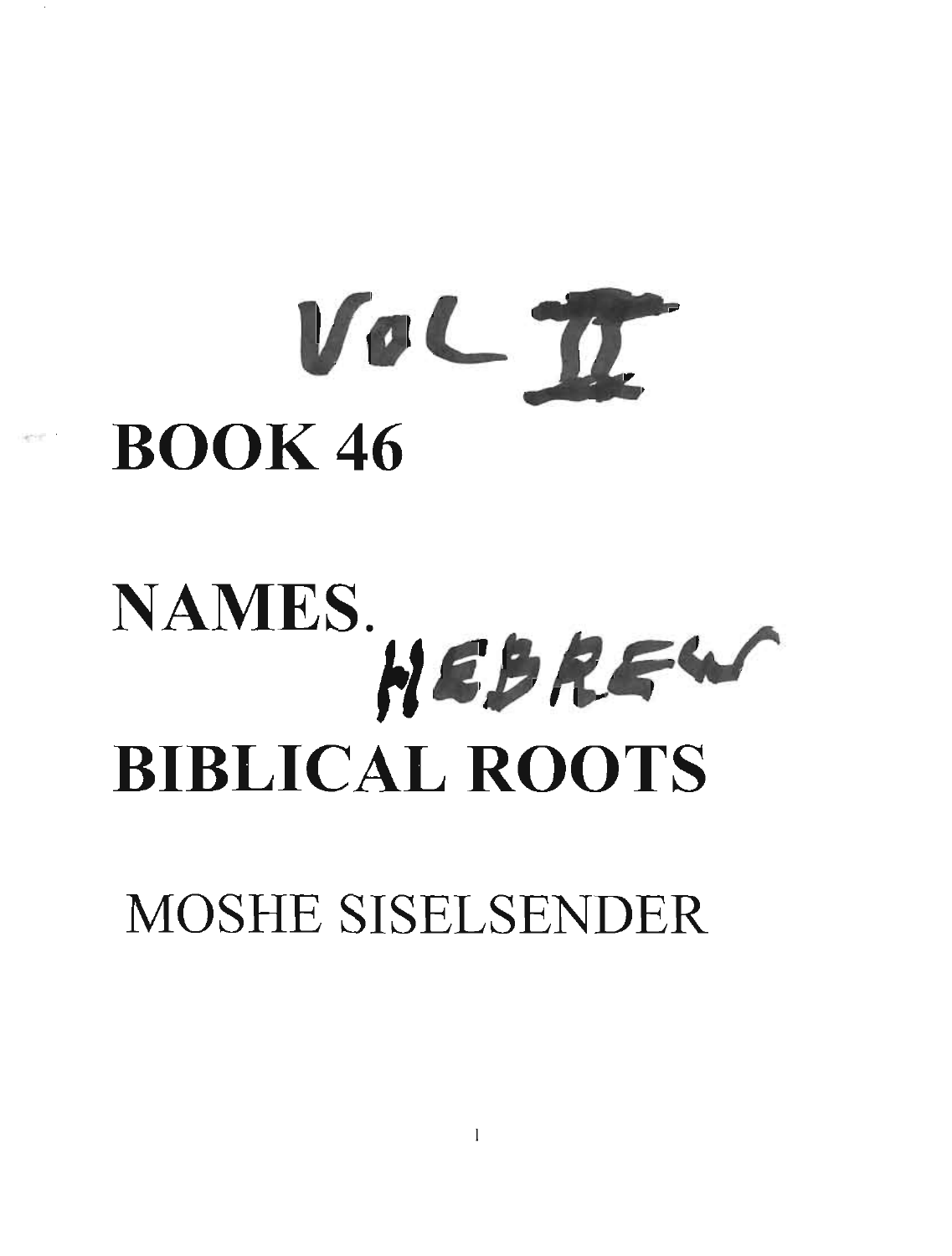#### -Names -Biblical Hebrew Roots.

It is my belief that all names have Biblical Hebrew Roots. Civilization began in the Middle East in Semitic language areas.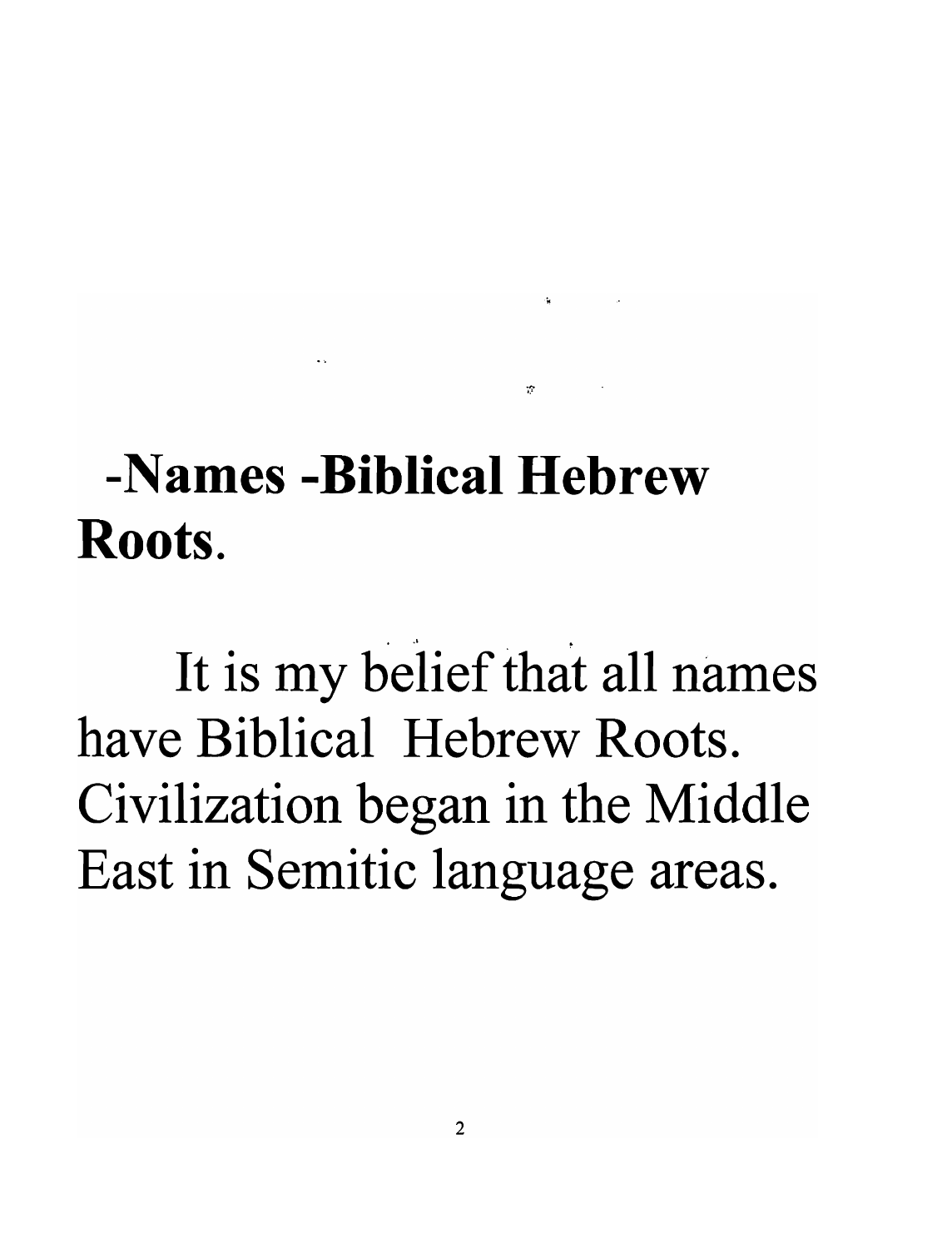God gave six Nohadite Laws to Adam and Eve and the seventh to Noah.

[1] belief in God not to worship idols-Pantheism. [2] Not to kill [3 ]not to commit adultery [3 ]not to steal [4] to legislate civil and criminal laws[5] to establish courts of law to administer these laws [6] to establish police and armies to enforce the laws and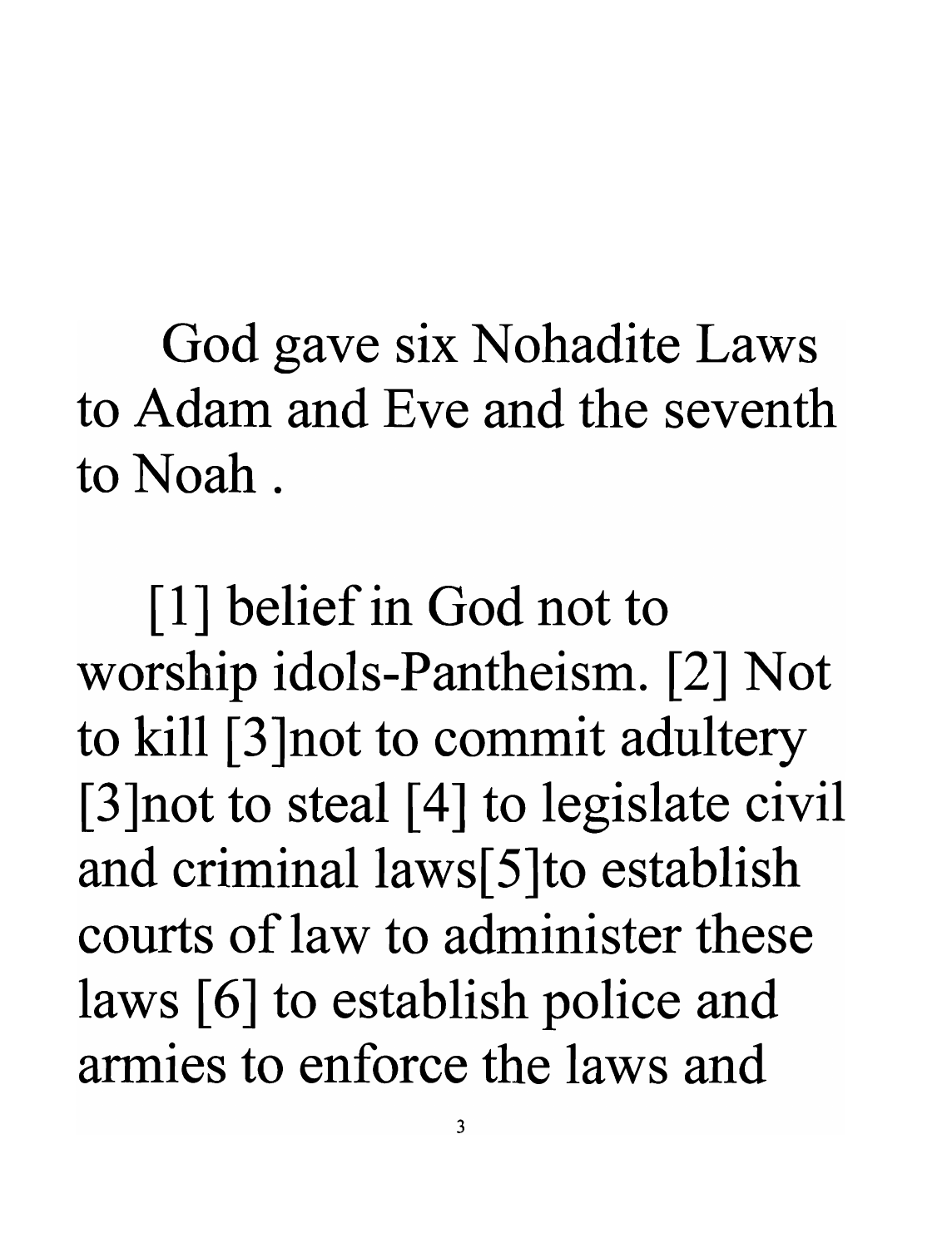protect citizens and residents from aggression and invading armies [7] not to be cruel to animals

Jews for the last 4000 years preserved the Seven Nohadite Principles in the Torah Written Pentateuch and Oral the Talmud and Shulchan Aruch. -Code of Jewish law.

As populations exploded people moved West and North and settled Europe England . They moved East and North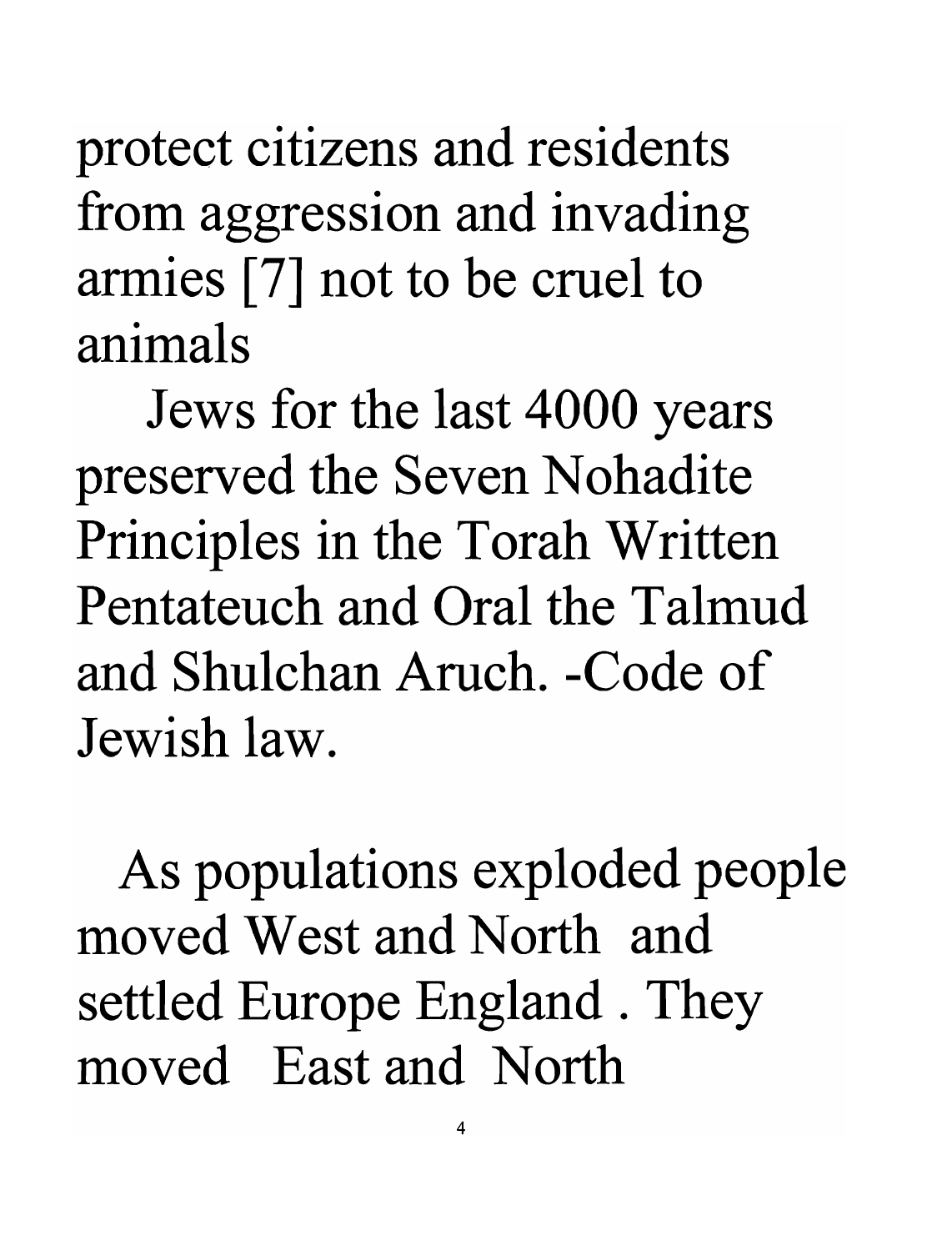and settled Russia Asia India Japan . They crossed the narrow waterway from Siberia and came to Alaska Canada North Central and South America.

Although they departed the Middle East they still retained their original identity by naming their children with names that have Hebrew roots.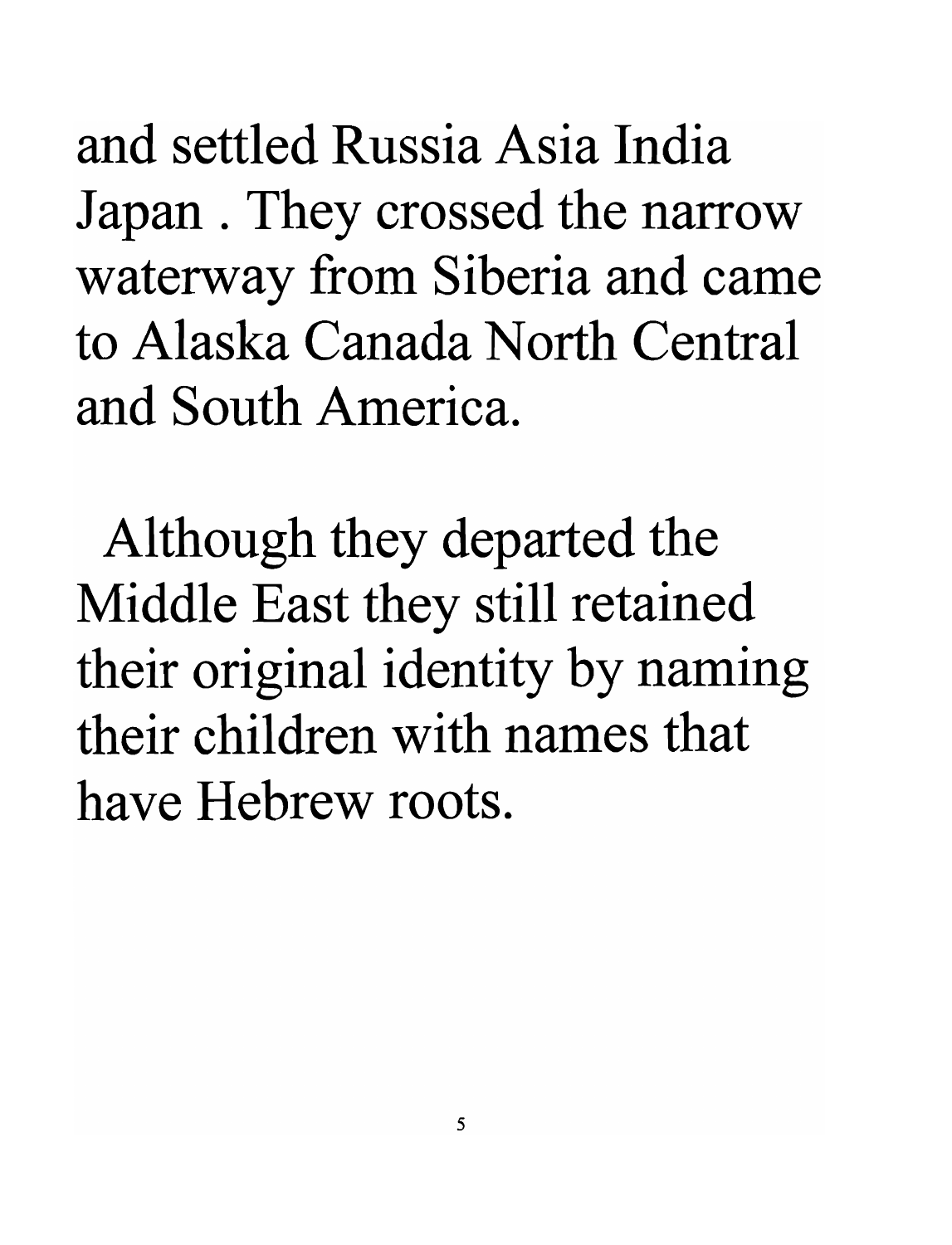#### Besides the Bible the world owes a debt to the Jews for their Anglo Saxon names that are really Biblical Hebrew.

Unfortunately, Europeans who adopted the Jewish Bible and call it the Old Testament have a history of ingratitude. The Bible is the word of God . It provides the foundation for all social legislation . The Seven Nohadite Laws and the Ten Commandments are the foundation for all legal social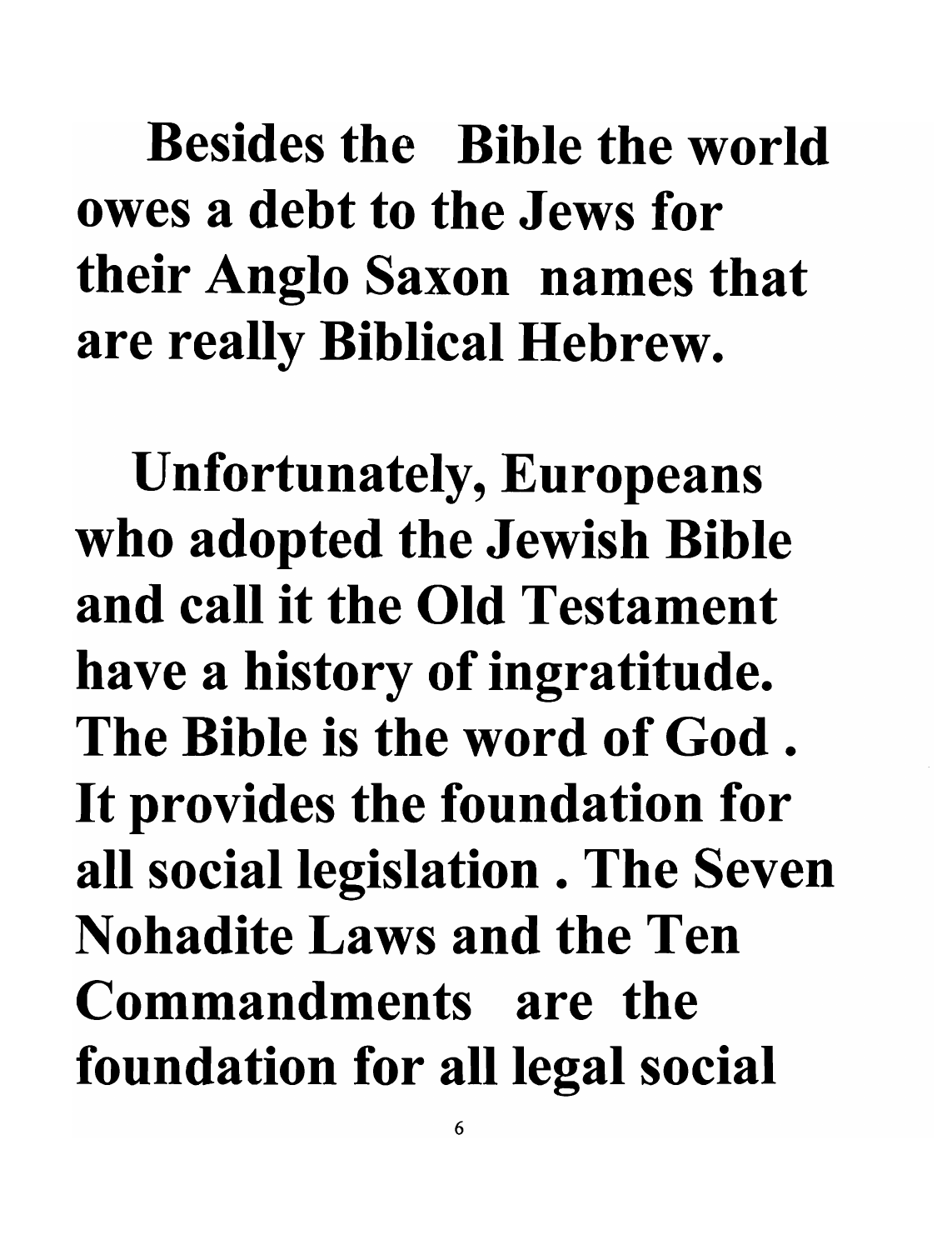#### systems in the world. It is the Jew who preserved this legacy.

Instead of thanking the Jew, the Jew for the last 2000 years has been vilified, persecuted and killed. For the last 2000 years those who benefitted the most were at the forefront of stealing the Jew's identity. The followers of Christianity assumed the name of Israel. All the verses in the Bible referring to Jews as Israel were misinterpreted as referring to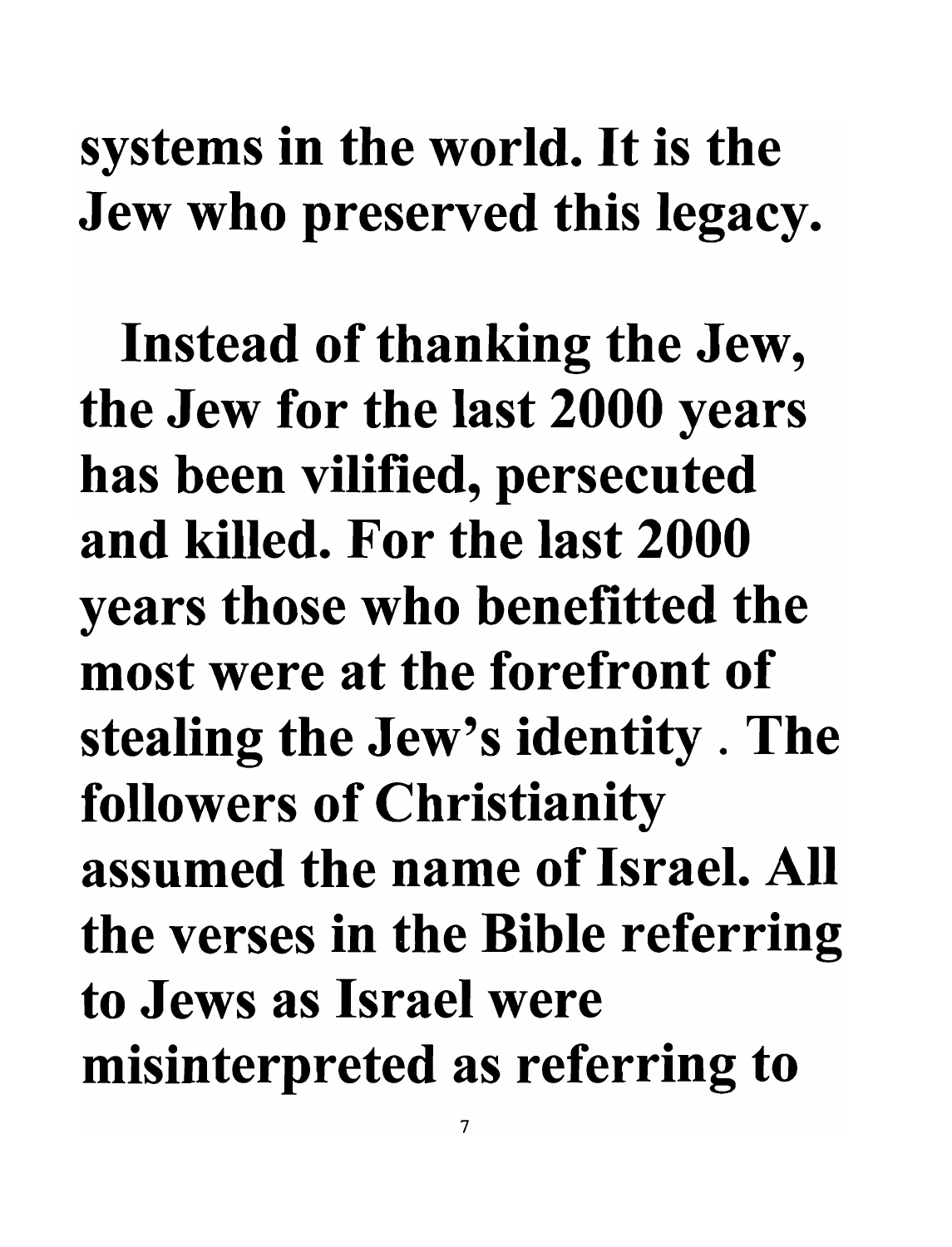those individual who professed that Jesus is the son of God and God part of a Trinity. Anyone , not believing this theology was the anti Christ Satan, worthy to be despised and killed.

However , the devotees of Christ used their crusade against Muslims ,as well as. fellow Christians. Thus millions if not billions of fellow Christians were slaughtered in the past 2000 years since the rise of Christianity. See my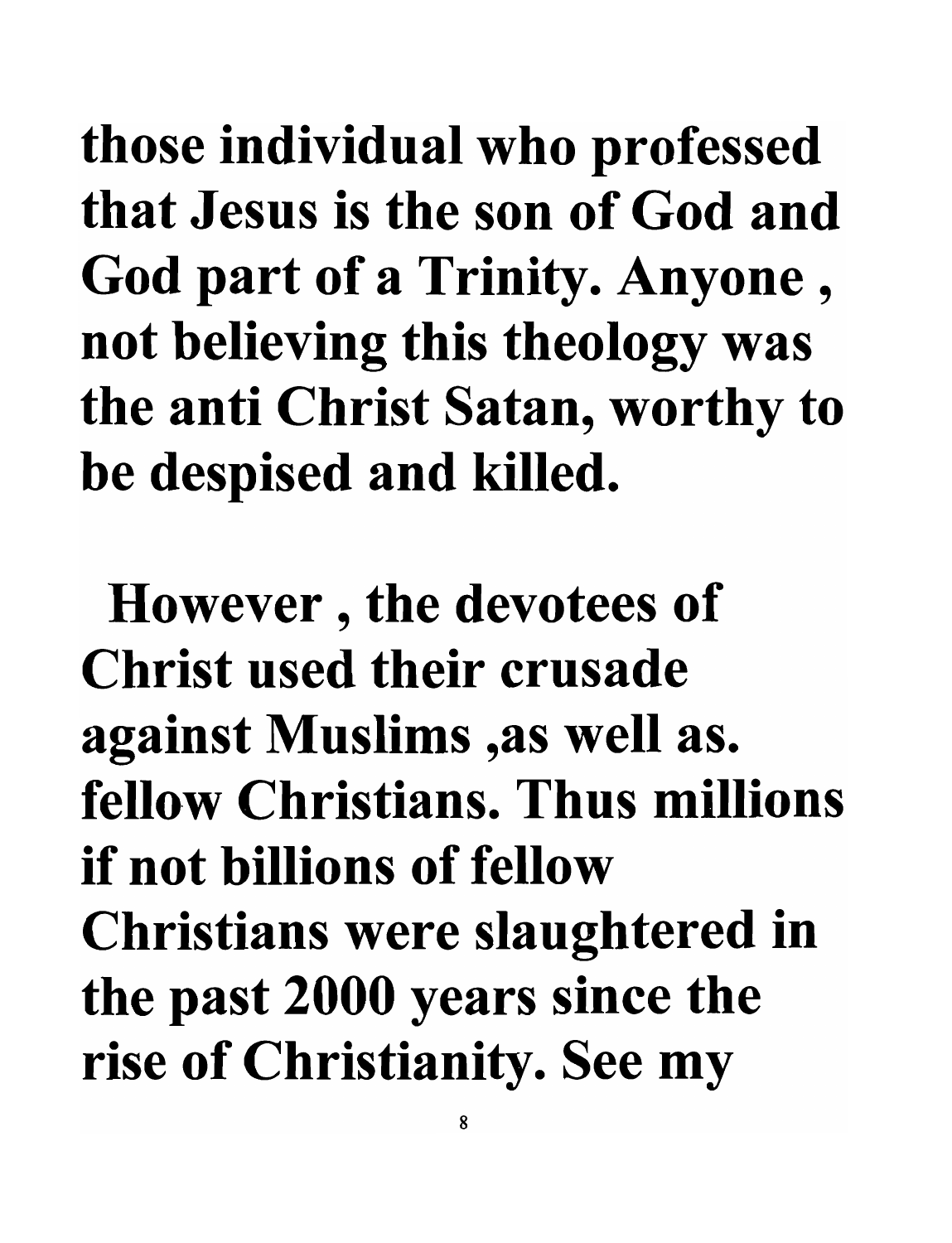#### books 1-45

According to Judaism a Jew must believe in pure Monotheism . One billion Muslims also believe in pure Monotheism. Ancient Persians ,500BCE, whose leader was Koresh Cirus also believed in pure Monotheism. The prophet Isaiah 45:1 calls Cirus the Messiah the anointed of GOD. Cirus permitted the Jews after the destruction of the first Temple to return from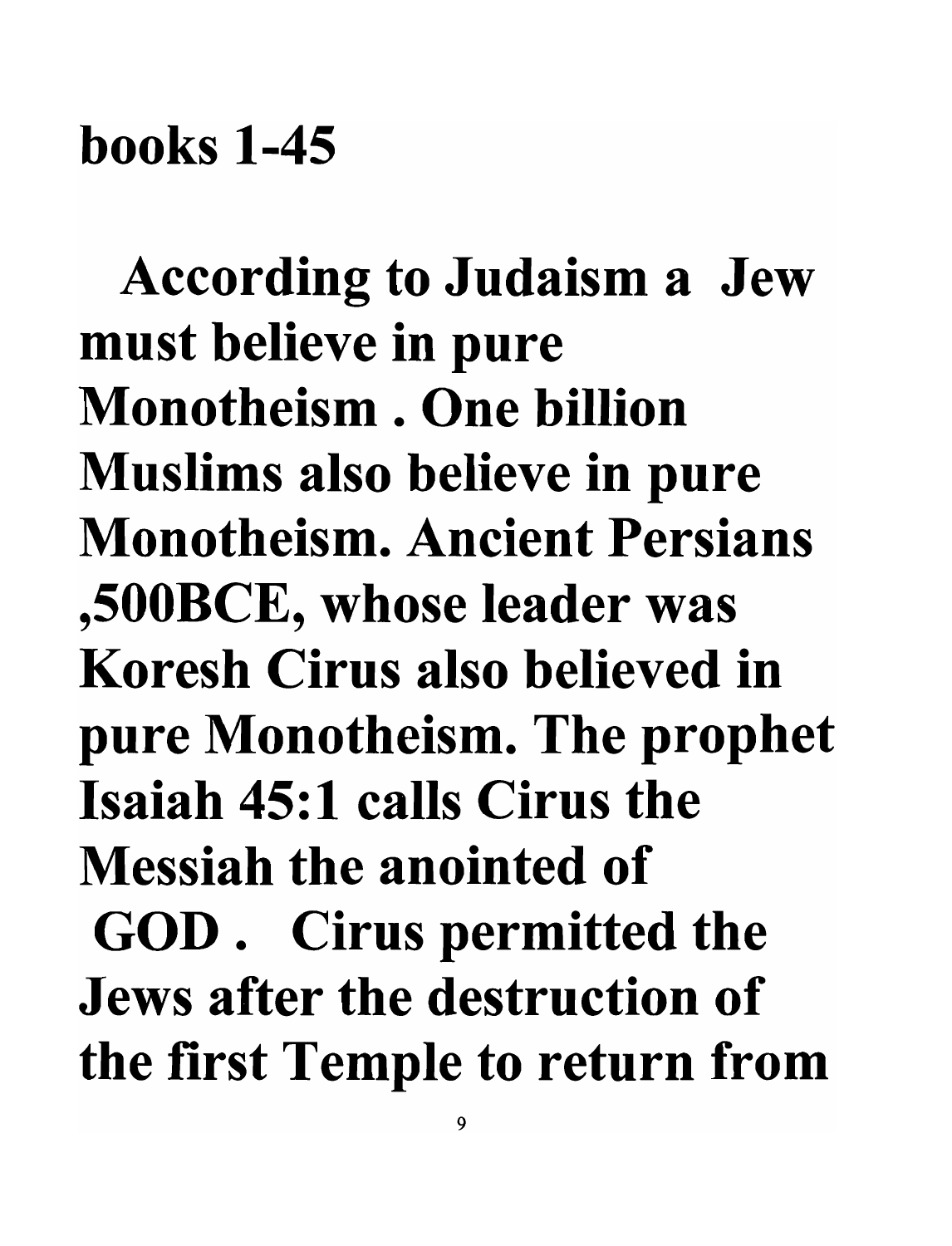exile in Babylon and start the rebuilding of the Second Temple. It was rebuilt under the reign of Darius the son of Esther and Persian emperor Achasvarus. See my books 33 34 35 37 .

Persia at that time was a super world power having conquered 120 countries.

The belief that God is composed of more than one separate entities and mysteriously all being part of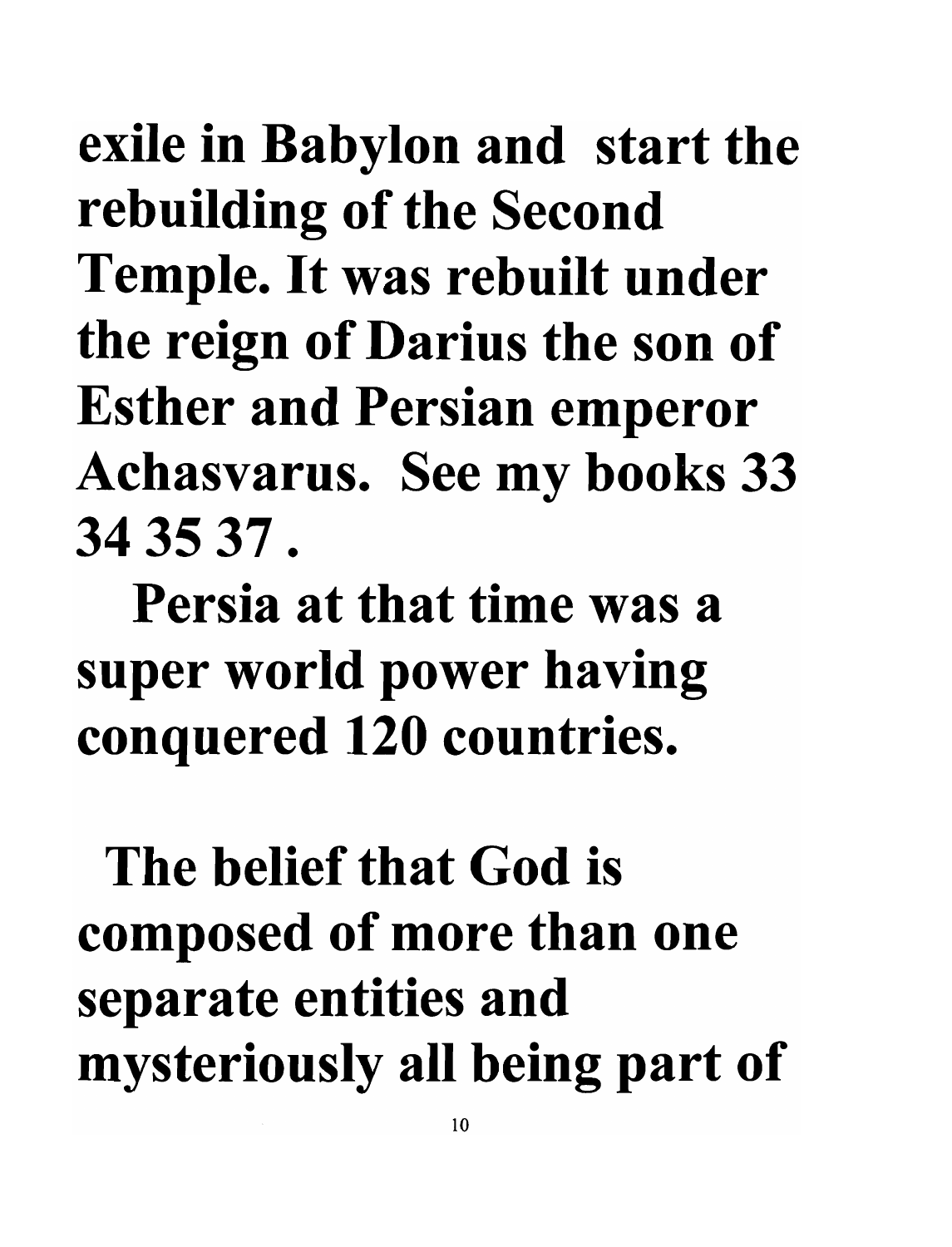one unified group was an accepted theology in the Middle East and far East. The Middle Eastern and Eastern Mystery religions thrived years before Christianity. Egypt Greece Rome Syria Lebanon India China all had their father gods. The father god gets a married virgin pregnant and a half man half god is born. The half man half god battles the authorities in power. He is condemned to die on the cross or is buries alive. The son god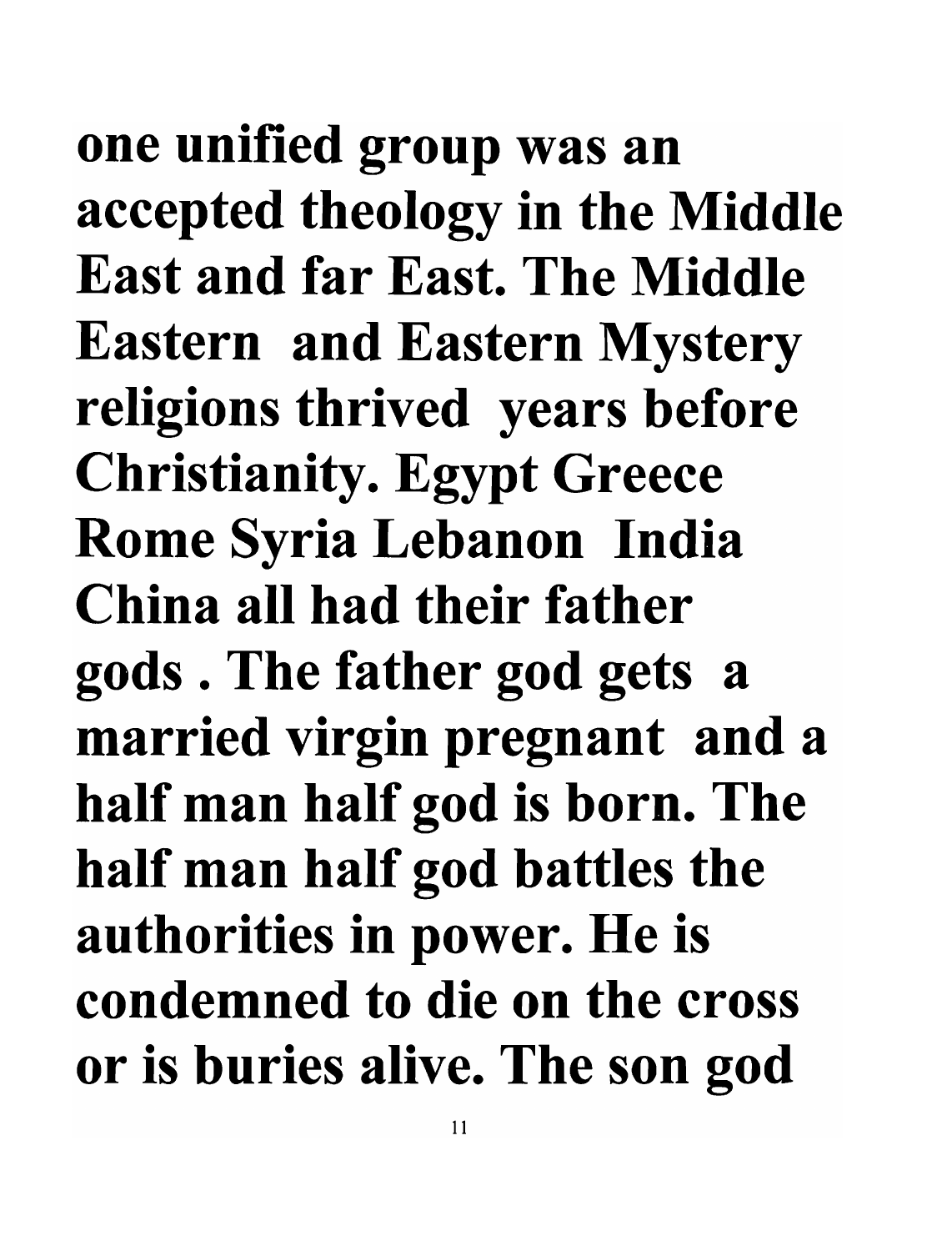agrees to die as a martyr to atone for the sin of Adam and Eve eating from the fruit of the tree of wisdom. He is dead for three days. He is resurrected and flies to heaven. He joins the father God in a Trinity or other confederation of the different distinct gods. All individuals in the world who believe in this theology will be saved. Belief in this theology supercedes all previous religions.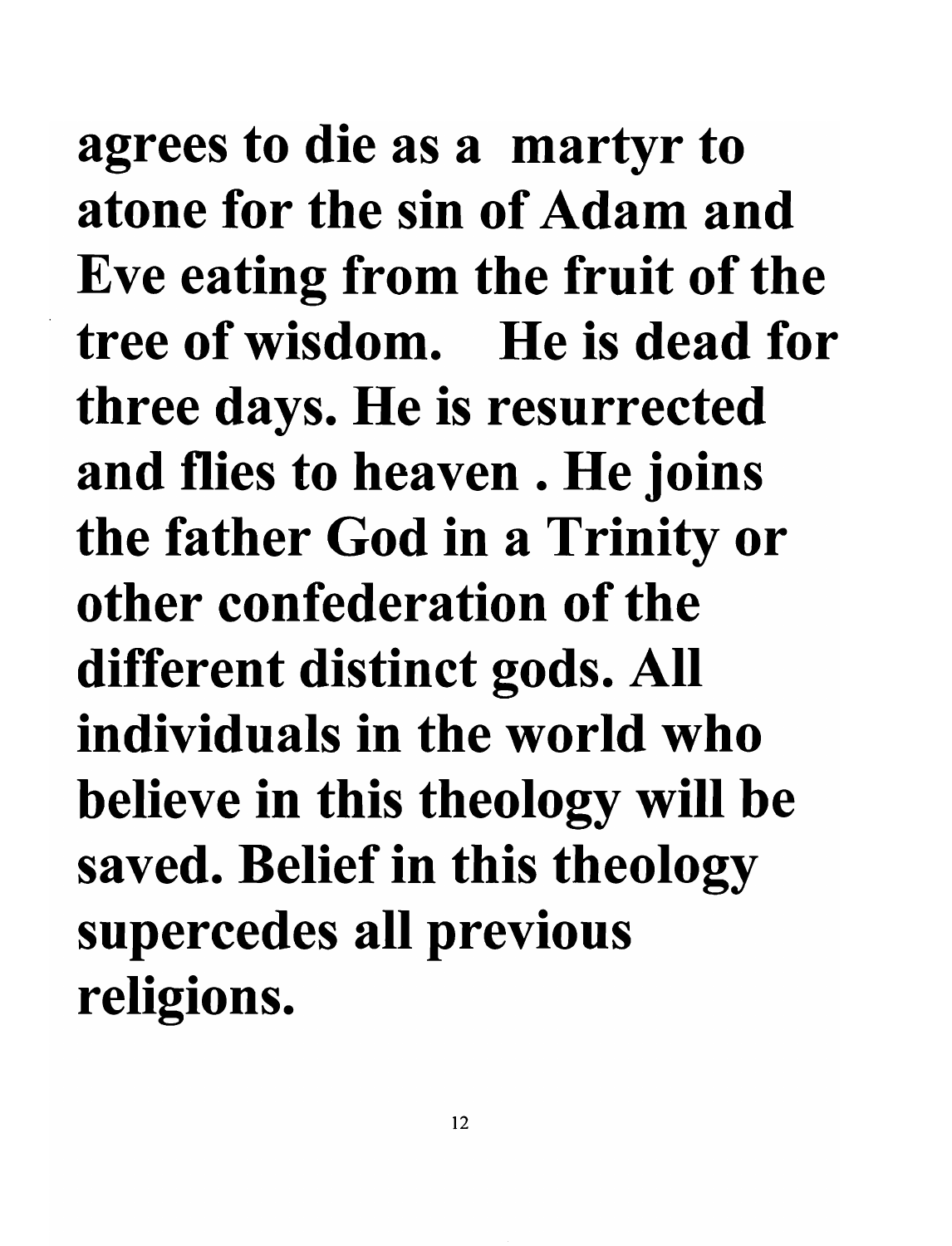### This theology is called in Hebrew- Shutfos. Judaism states that non Jews are permitted to believe in Shutfos.

Therefore Judaism has no problem with Christianity for non Jews.

Christians who also adopts the moral ethical laws of the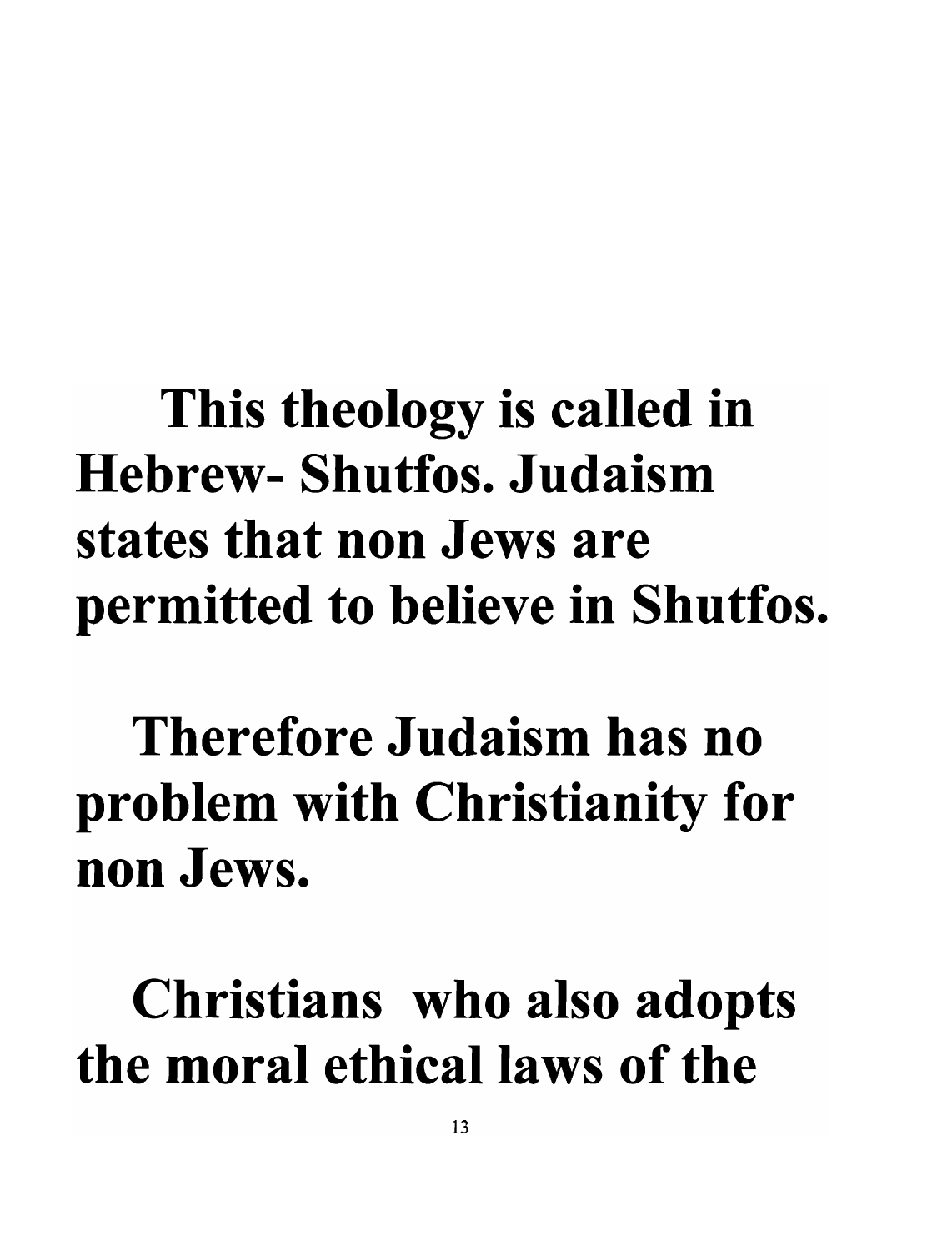### Seven Nohadic Laws and Ten Commandments will go to heaven and are chosen by God.

However Christianity was perverted by the Europeans. Christianity was manipulated and twisted into a lunching pad for persecution robbery and murder. Millions if not billions were killed by Europeans over the last 2000 years. Mostly Christians killed Christians. It is no wonder that they killed Muslims Africans Asians Indians and Jews. Certainly if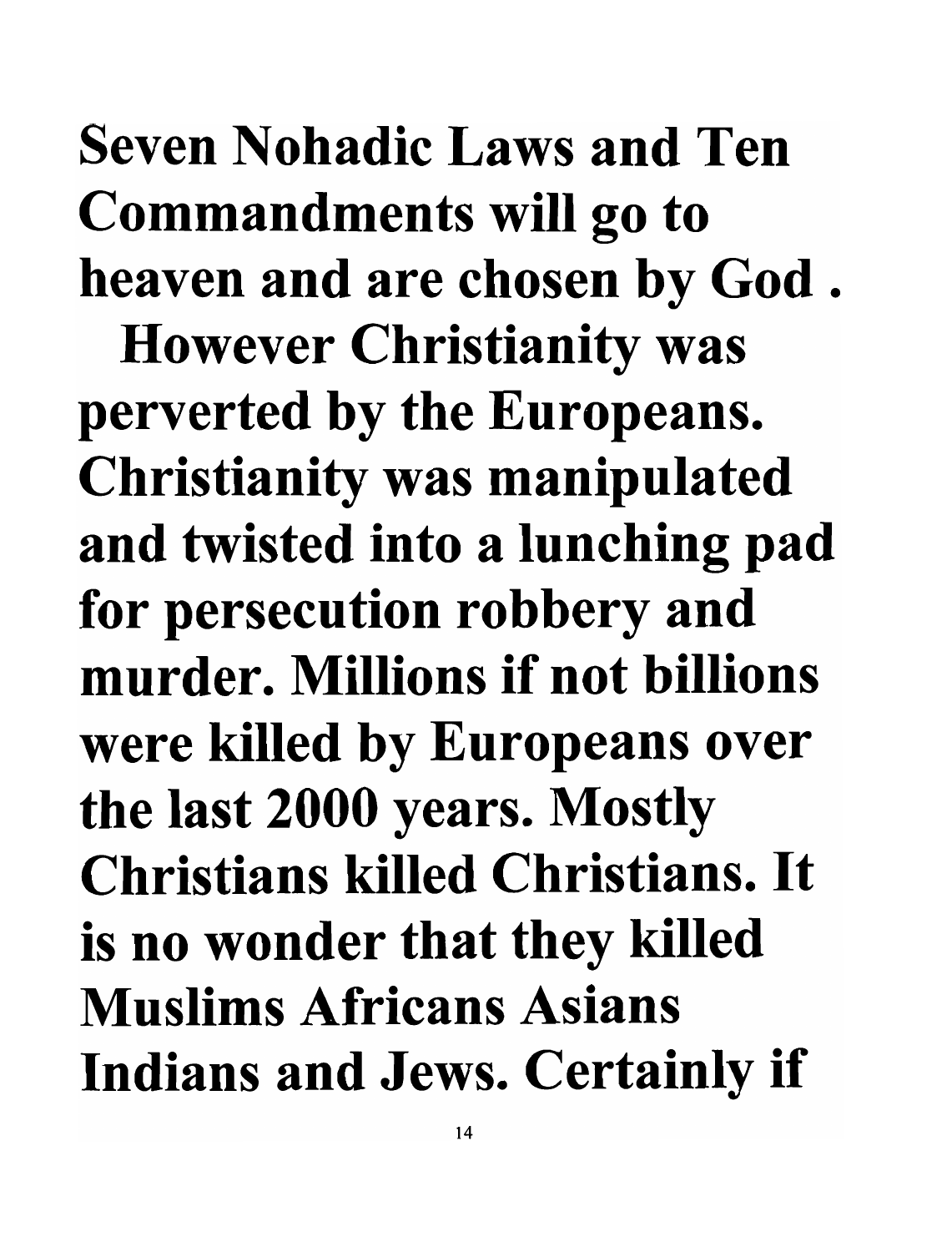### they killed Christians, why should one who does not accept Christ as the son of God not be raped robbed and murdered.

It has been used to brainwash billions and accept tyranny enslavement and corruption with the promise of heaven and paradise in an after life.

### The same is true today with those Muslims who are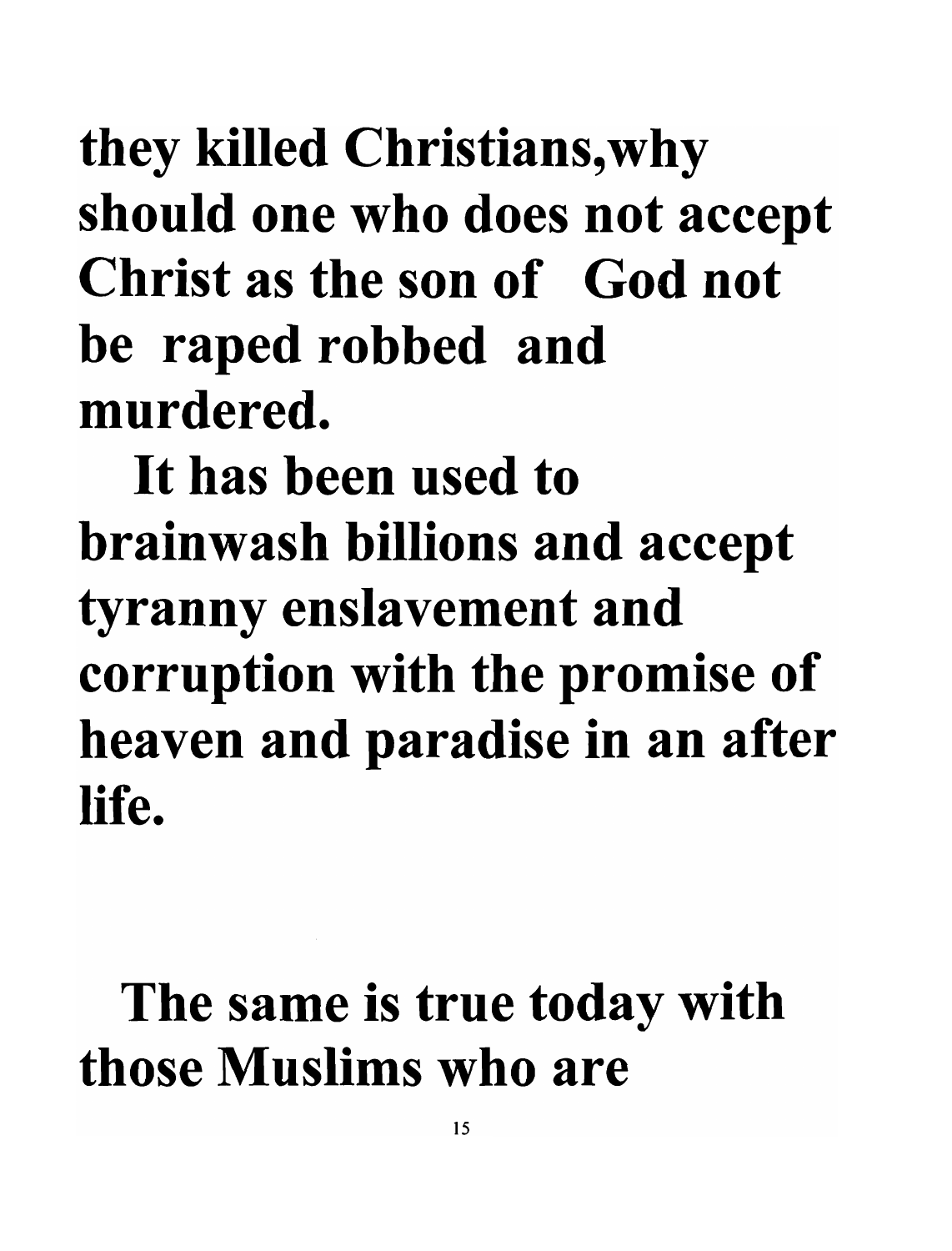terrorists . Their goal is world domination. All means all murder rape terror are permitted against innocent civilians in Historic Israel - Jerusalem Judea Samaria and the new areas of Jerusalem and Israel built in the last 100 years. Those who perpetrate the murders are glorified as martyrs who will get 70 virgins in the after life. Abbas and Fatah ,as well as, Hamas are the same as ISIS who behead captives that the USA and its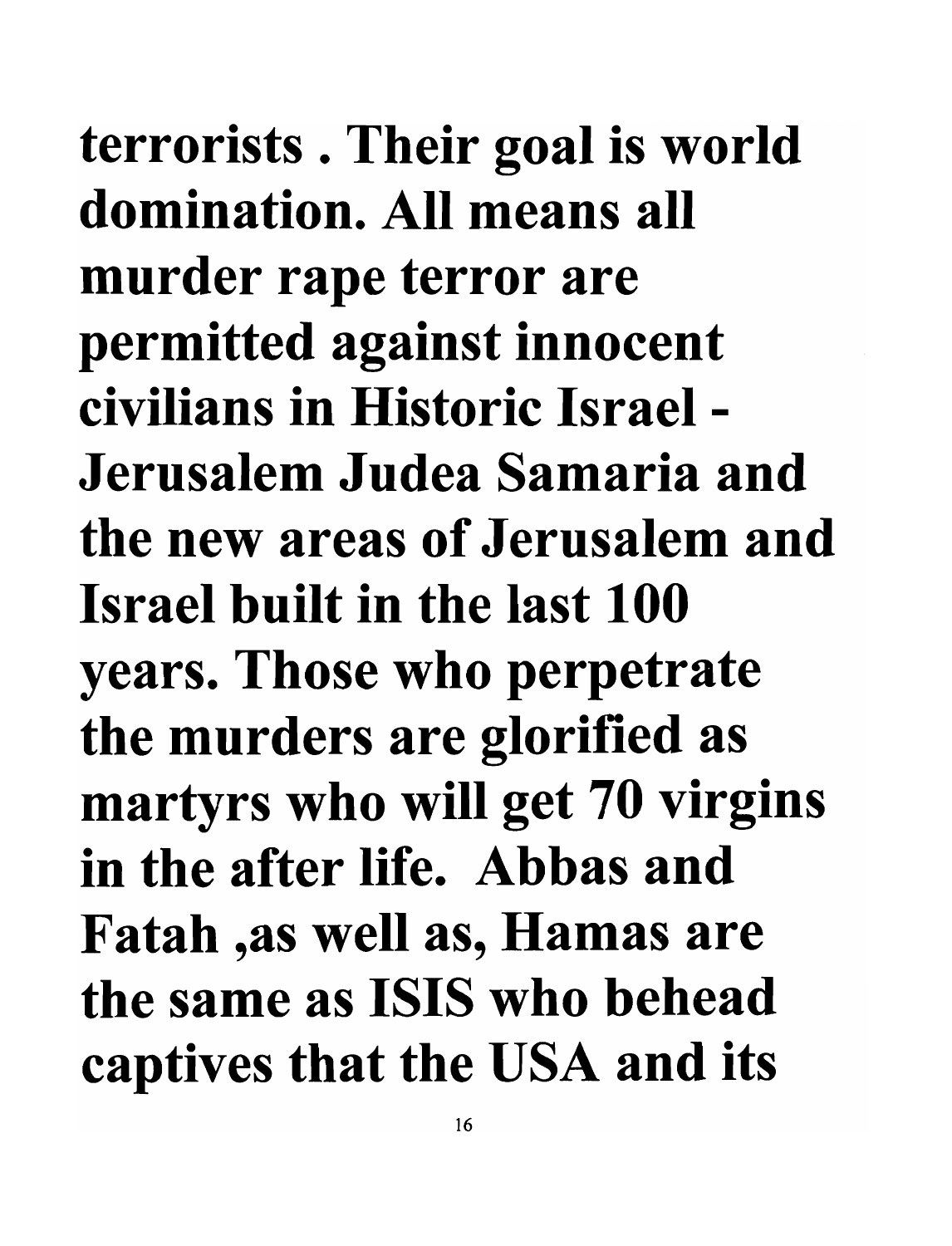allies, as well as , Iraq are fighting . Make no mistake. There does not exist any difference. Today the Arab terrorists kill the Jew and want to destroy Israel. Tomorrow Abbas Fatah Hamas will kill Americans Europeans and will want to conquer the world. They all are part of the same head of the snake. The head of the snake must be crushed. The more one compromises and wants to appease the head of the snake the stronger and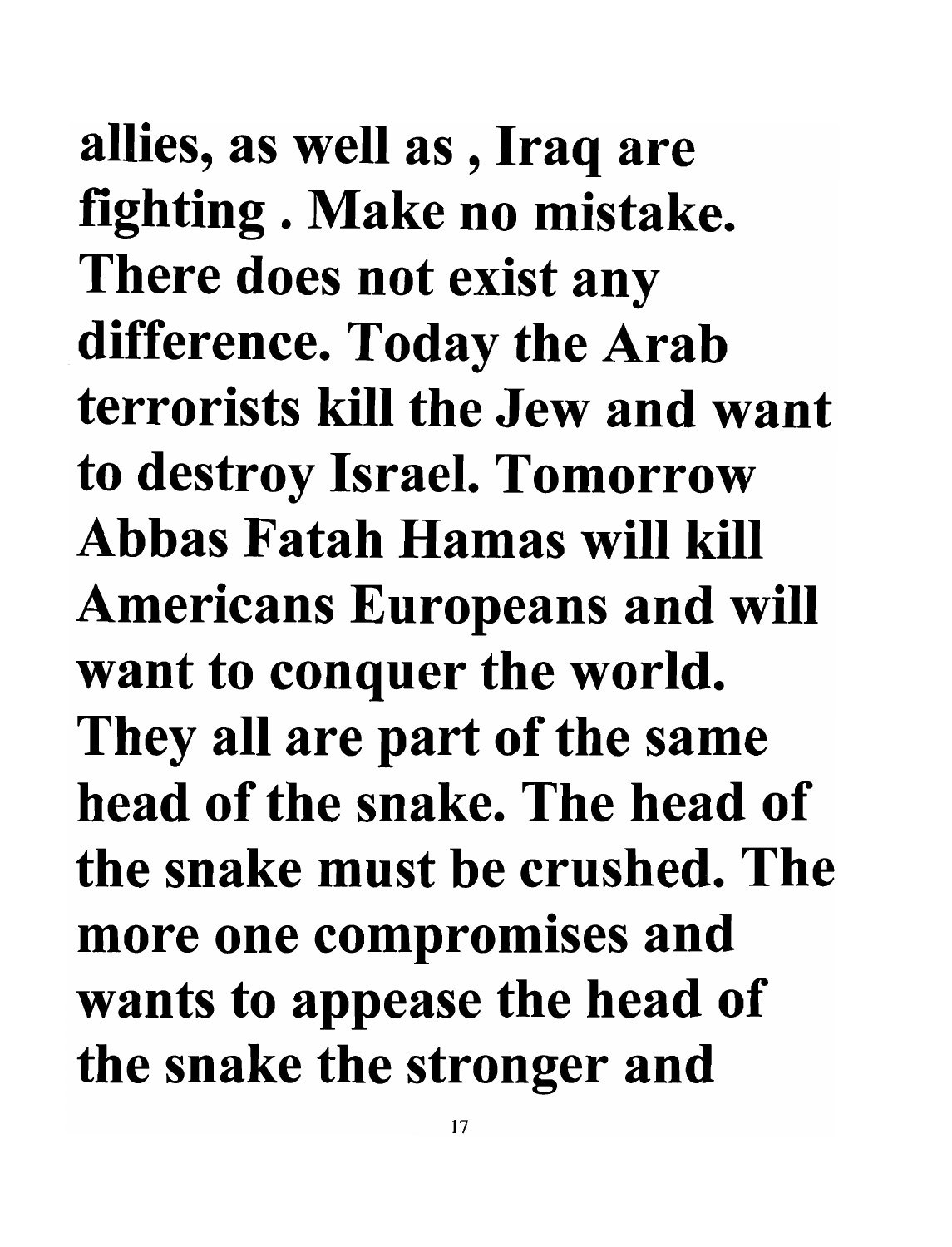#### more poisonous the snake becomes.

Instead of welcoming the Jew to his historic homeland the Arabs with the complete cooperation of the Europeans have created the myth of the poor Palestinians needing a homeland. There does not exist one Palestinians who possesses a history in Palestine. All of them came from the neighboring Arab countries-Syria Arabia Lebanon Egypt.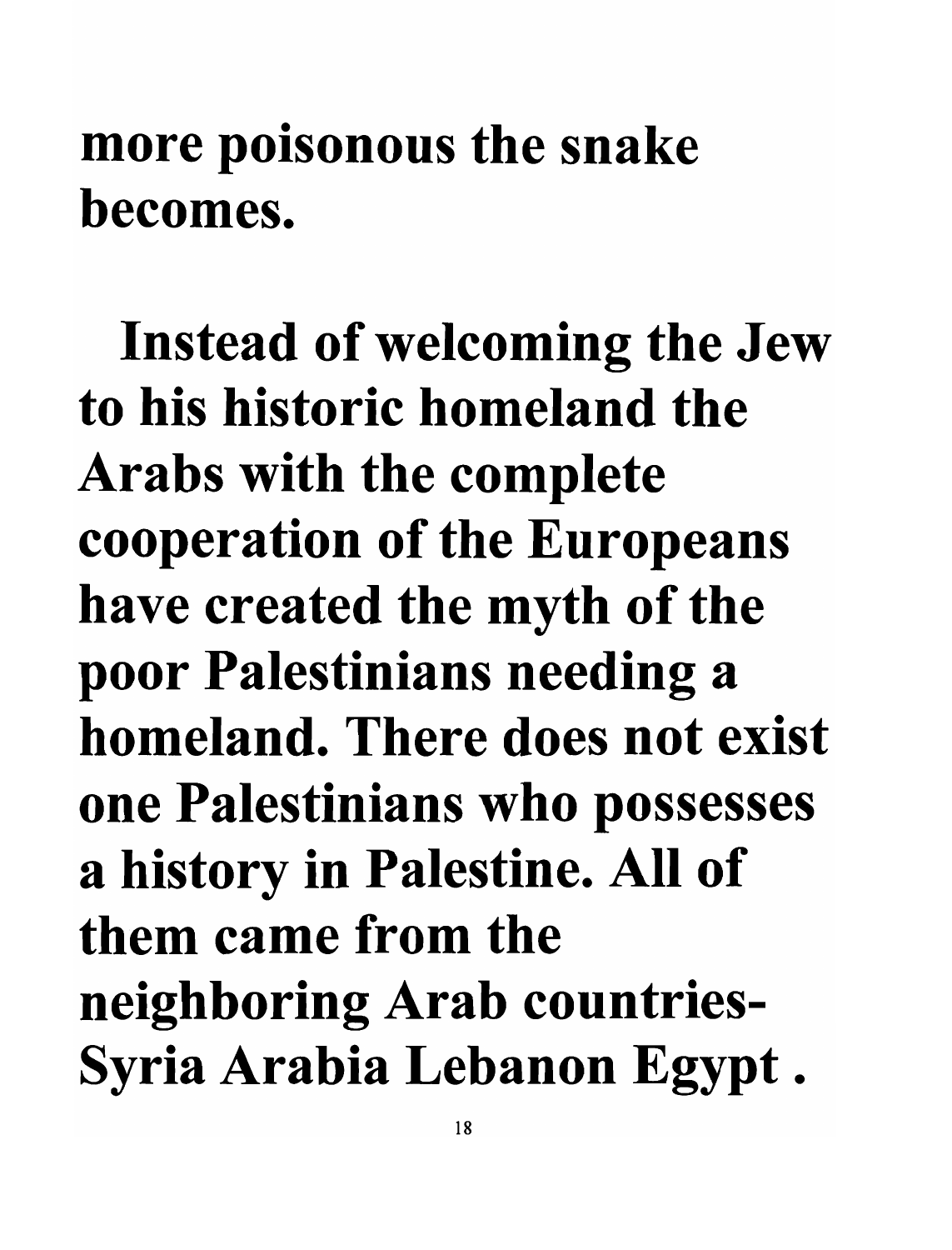This myth is the bastard child of European 2000 year jealousy hatred rape and murder of the Jew. Arabs have become the proxy of Europeans of murdering Jews. Since the demise of the Nazis the Europeans employ Arabs to complete the work of Hitler. The murder of Jews is incited

by Abbas and his Palestinian group Fatah , as well as , Hamas in Gaza and their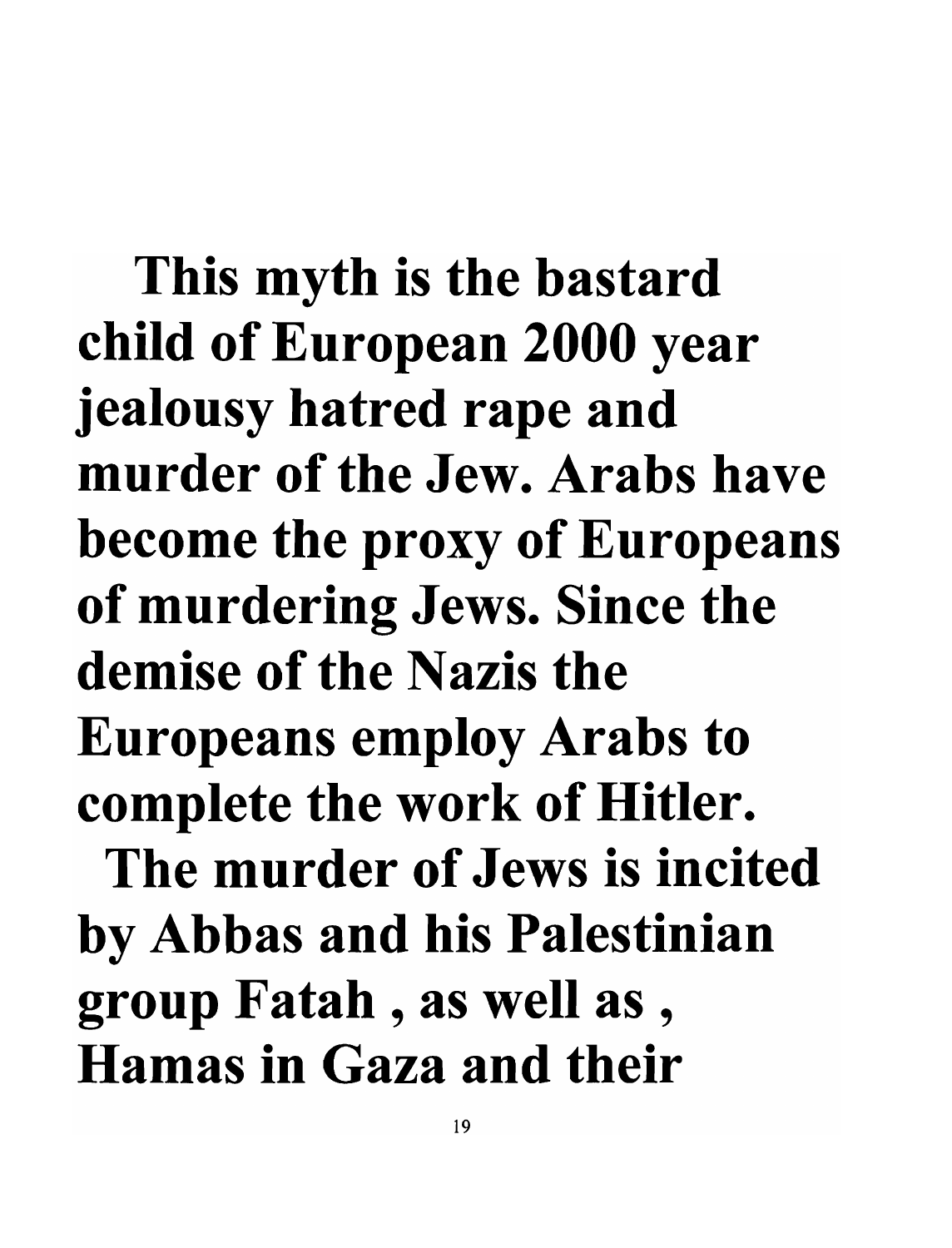followers in Judea and Samaria. They preach the big lie that Jews want to destroy Al Aksa the Muslim shrine on the Temple Mount. They incite to a holy war, in order to gain the sympathy of the one billion Muslims in the world to join the crusade of killing the Jew and destroying Israel.

#### SOLUTION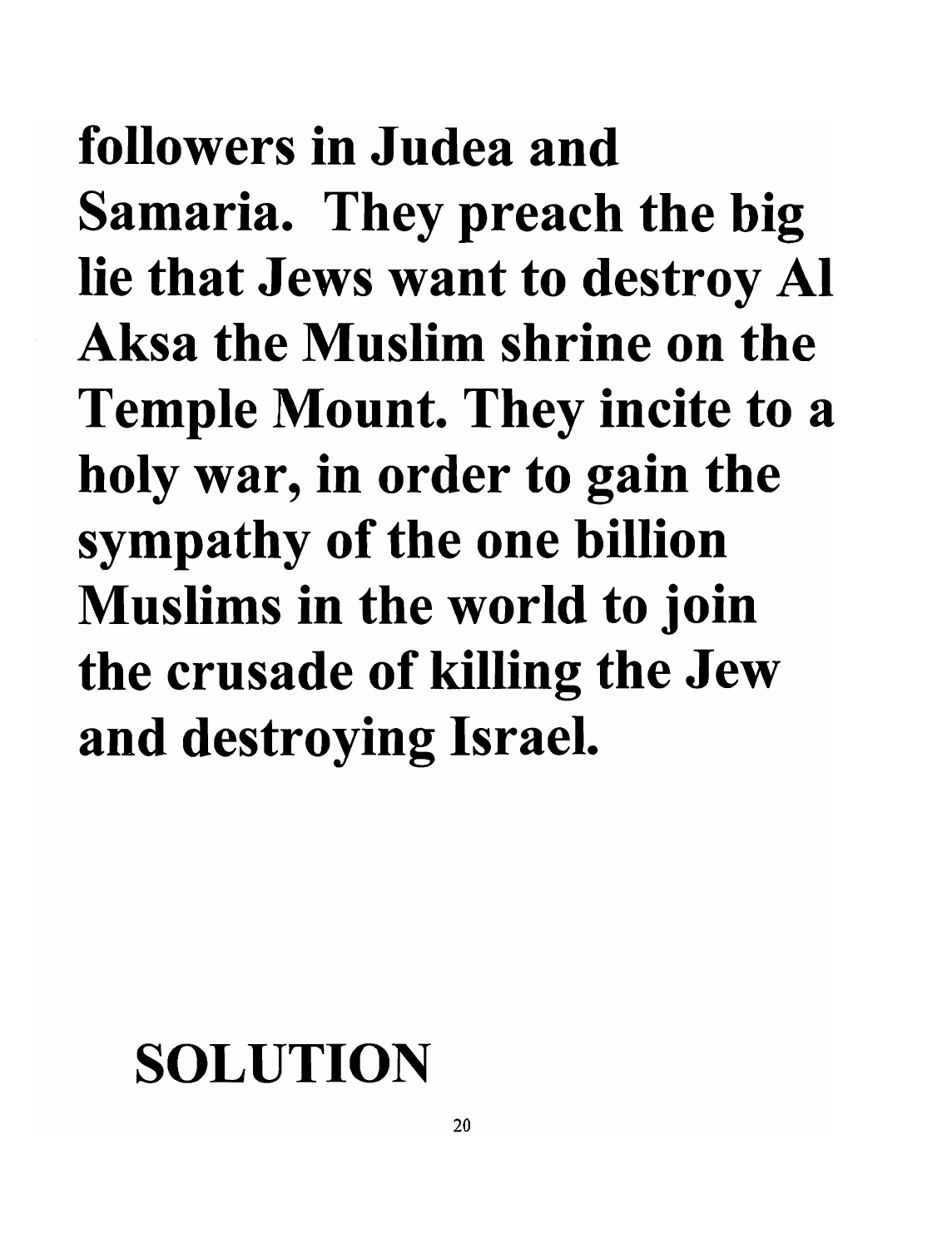IN OUR DAY AND AGE GOD HELPS THOSE WHO HELP THEMSELVES. YES, MIRACLES EXIST. BUT ONE CAN NOT DEPEND ON MIRACLES." AIN SOMCHIN L HANESS". ONE MUST NOT DEPEND ON MIRACLES"IN THE TORAH BIBLE LEVITICUS 18:5 USHMARTEM ES HUKOSAI VES MISHPOTAI ASHER YASE HODOM VECHAI BOHEM " "AND YOY SHALL OBSERVE ALL MY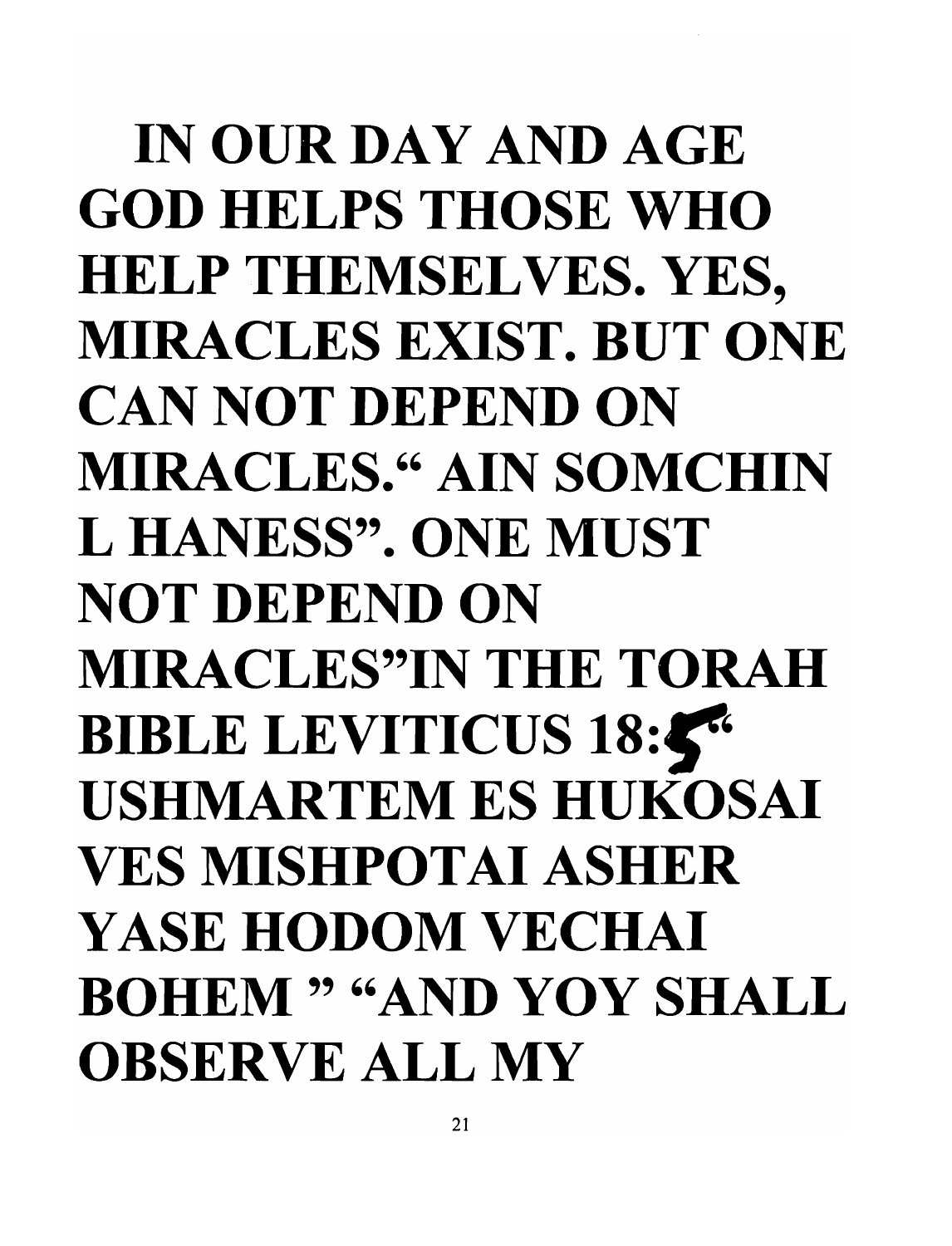STATUTES ONES THAT A HUMANMAYNOT COMPREHEND THE RITUALS KOSHER LAWS FAMILY PURITY LAWS SABBATH AND HOLIDAY LAWS THAT ONLY JEWS ARE OBLIGATED. AS WELL AS. CIVIL AND CRIMINAL LAWS THAT ALL CIVILIZED SOCIETIES MUST OBSERVE. IN ORDER THAT YOU SHALL LIVE. THUS THE GOAL ANFD REASON FOR ALL LAWS IS

•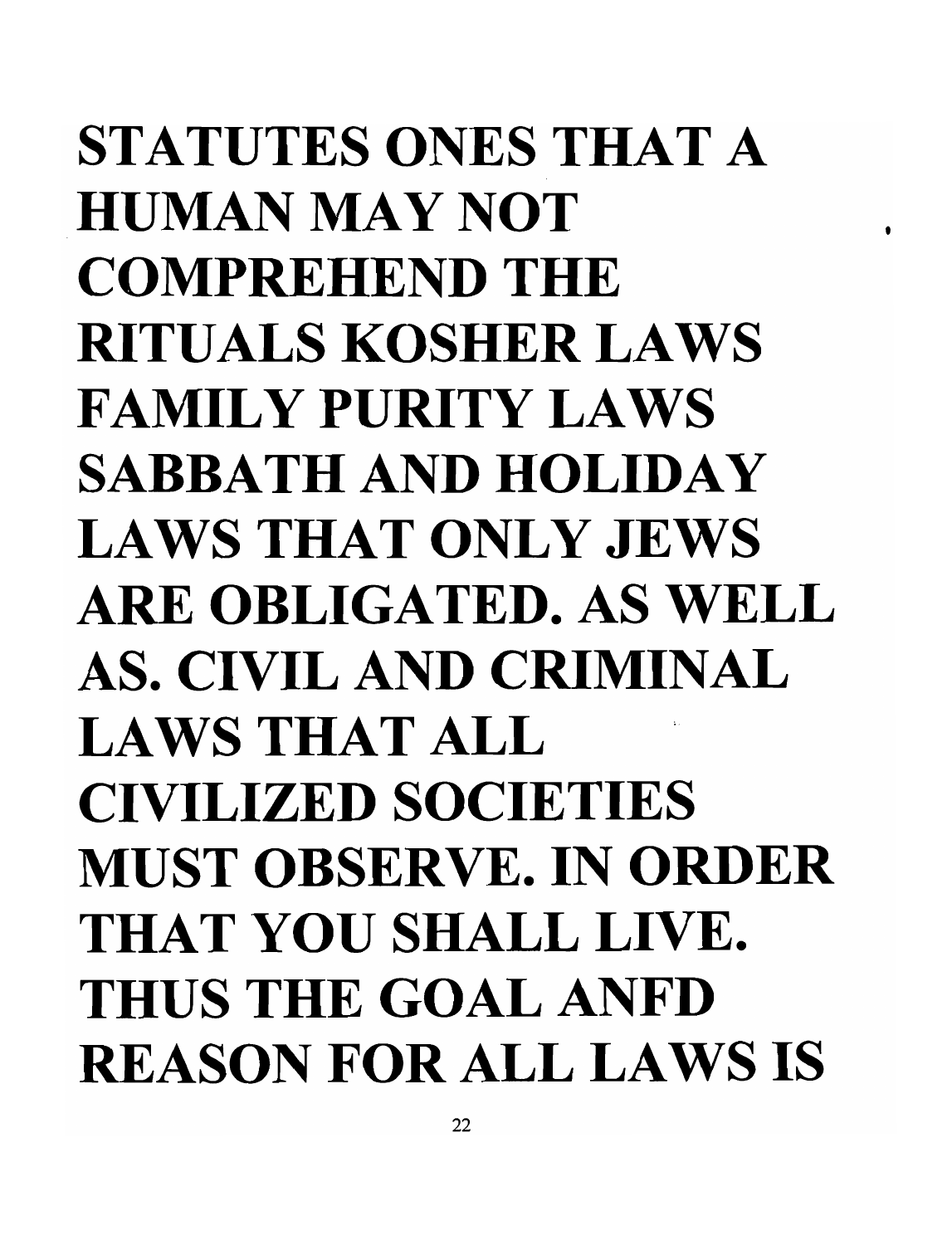### IN ORDER FOR MAN TO LIVE.

THE INTERPRETATION OF THIS VERSE IS THAT MAN MUST USE PHYSICAL MEANS WEAPONS GUNS AMMUNITION TANKS PLANES MISSILES e atom hydrogen neutron bomb IN ORDER TO DEFEND HIMSELF/HERSELF.

The reason all these casualties occurred is because the victims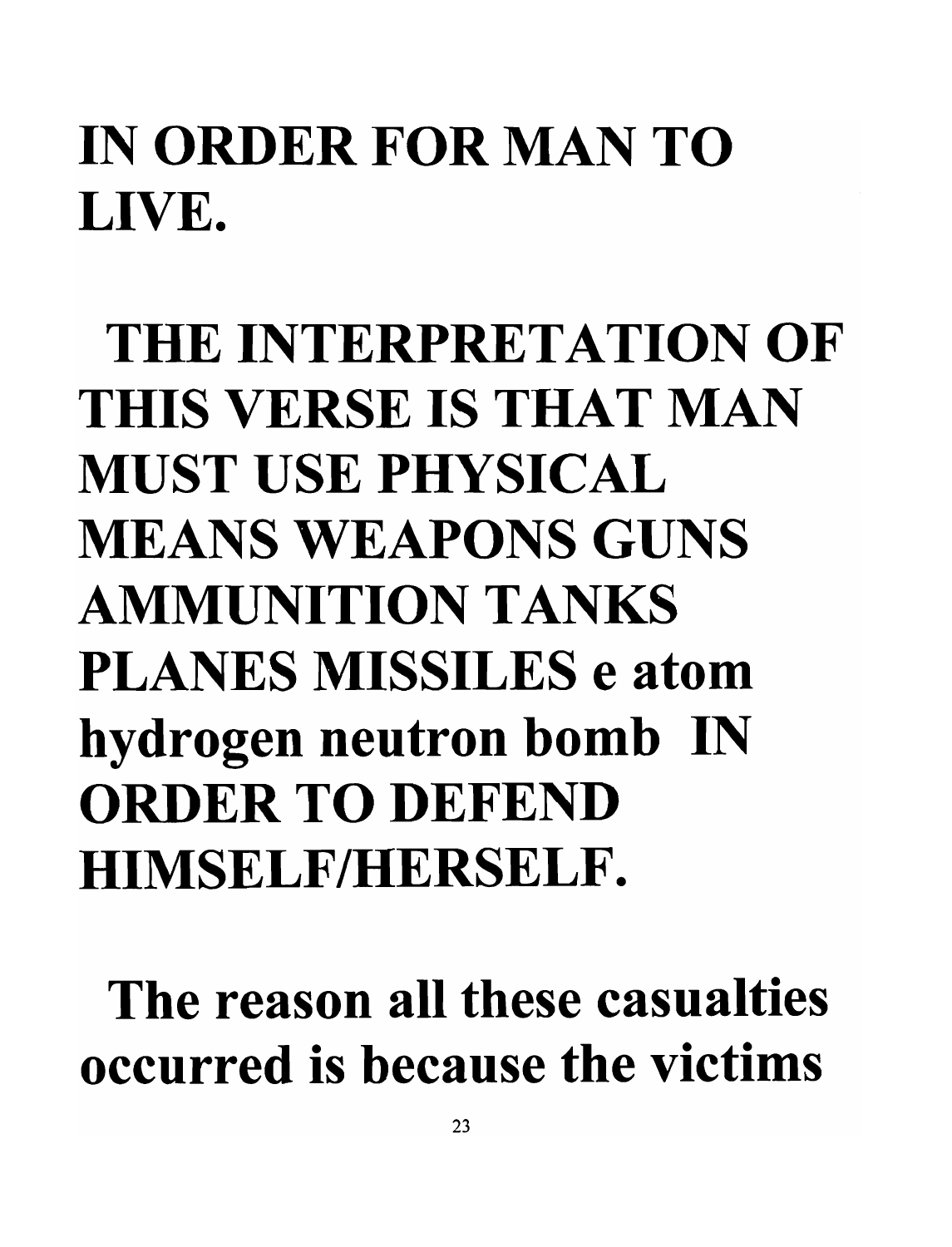did not have guns and did not use them against Arab . terrorists.

If anyone comes to kill you arise and kill him first.

It is forbidden to pray at a synagogue where there does not exists armed guards. Tragic but unless this is done the victim is responsible for his/her death.

Today we see the murder of Jews in Jerusalem by Arabs.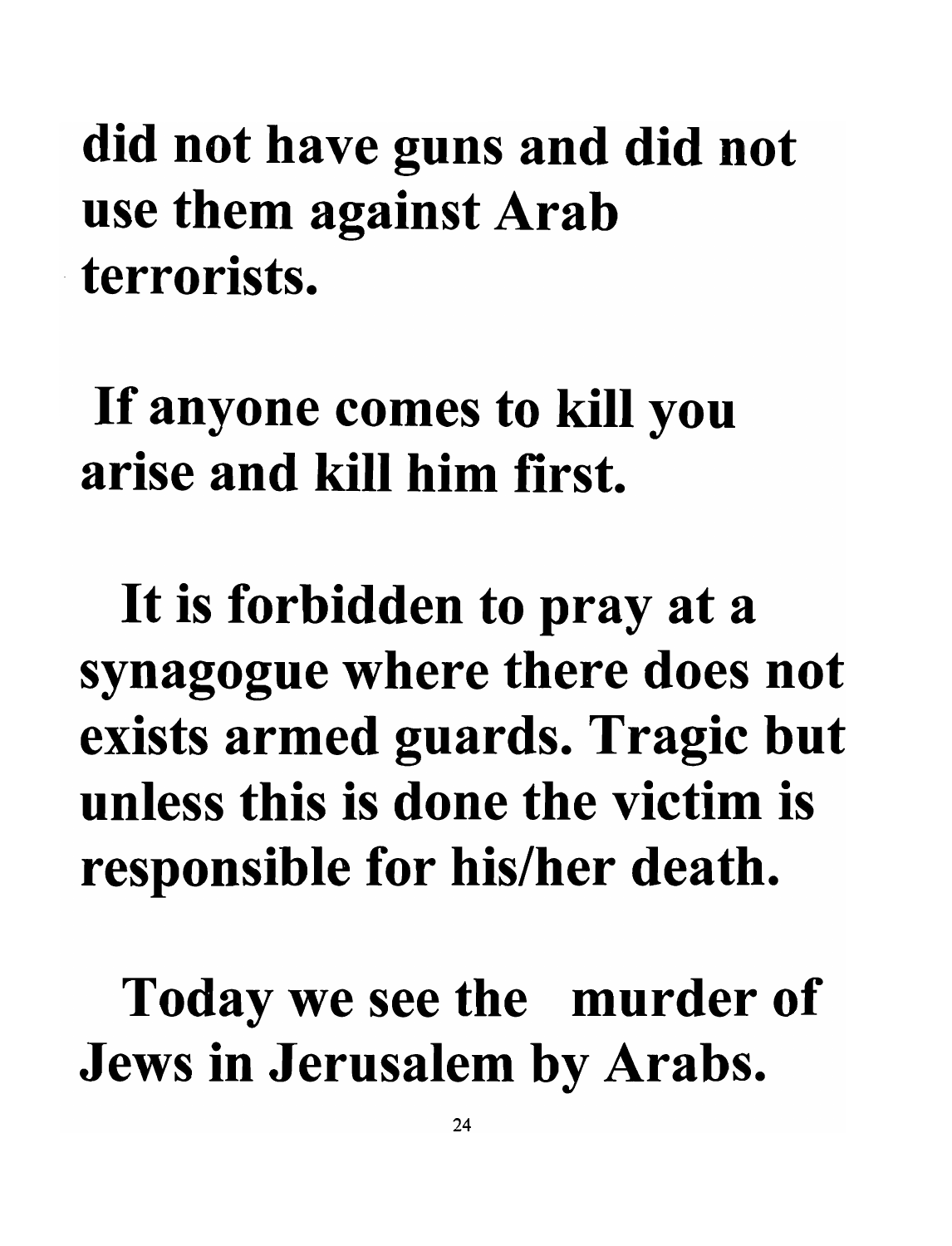Arabs invade a synagogue during prayer and kill Jews. Jews are killed by intentionally crushing them with automobiles and then to make sure they are dead stabbing them.

### THE EUROPEANS FOR THE LAST 2000 YEARS HAVE EXHIBITED CRUELTY ND MURDERED BILLIONS OF INNOCENT MEN WOMEN CHILDREN MOSTLY CHRISTIANS MURDERING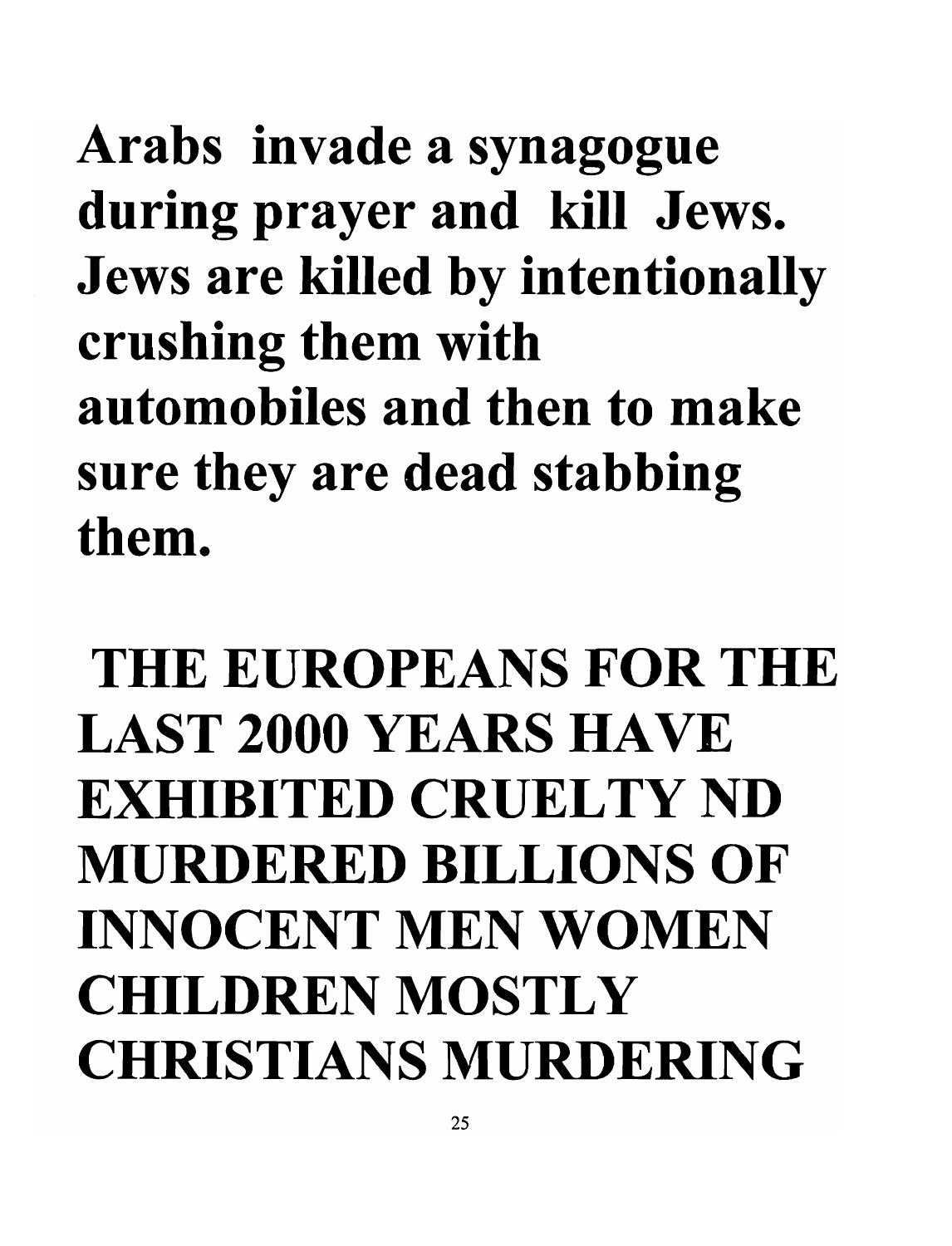### CHRISTIANS. THT THEY EXHIBITED THE SMAE MURDEROUS BEHAVIOR TOWARD Muslims Jews Indians Asians Africans comes as no surprise.

In 2014 there is a more sophisticated Anti-SEMITISM. It no longer is fashionable to state out right that Jews are Christ killers and are inhuman and deserve nothing. Tht it is a virtue to kill Jews. They now invent a non existing people the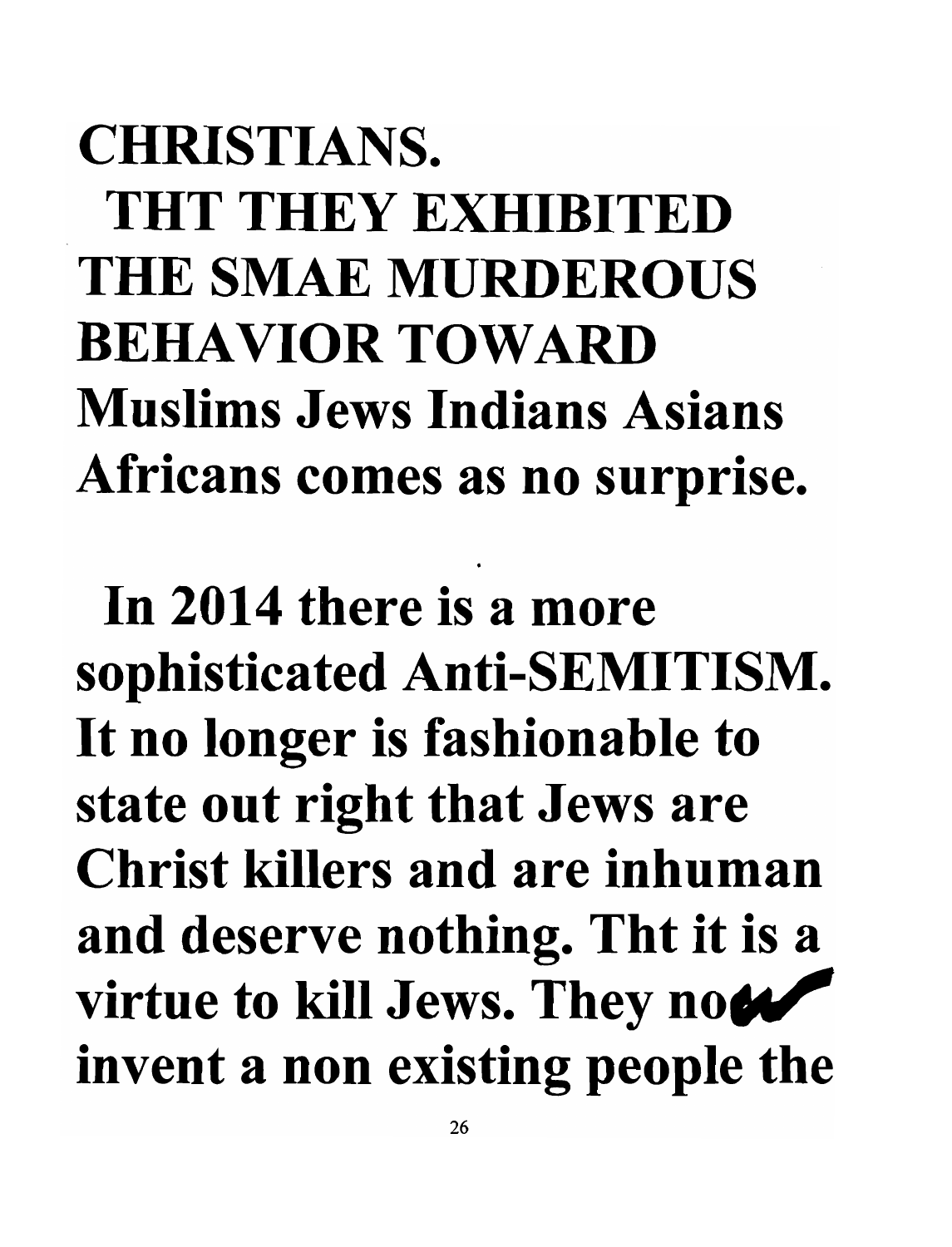#### Palestinians to displace the Jew from Eretz Yisroel-Israel.

Jews must rally to this challenge. They must lgislate that Israel is the national historical home of the Jew for the last 4000 years. Only Jews have a historical right to a homeland in Israel.

Israel is a democratic country and all citizens have equal rights under the law. But only Jews have national rights. Non Jews have the right to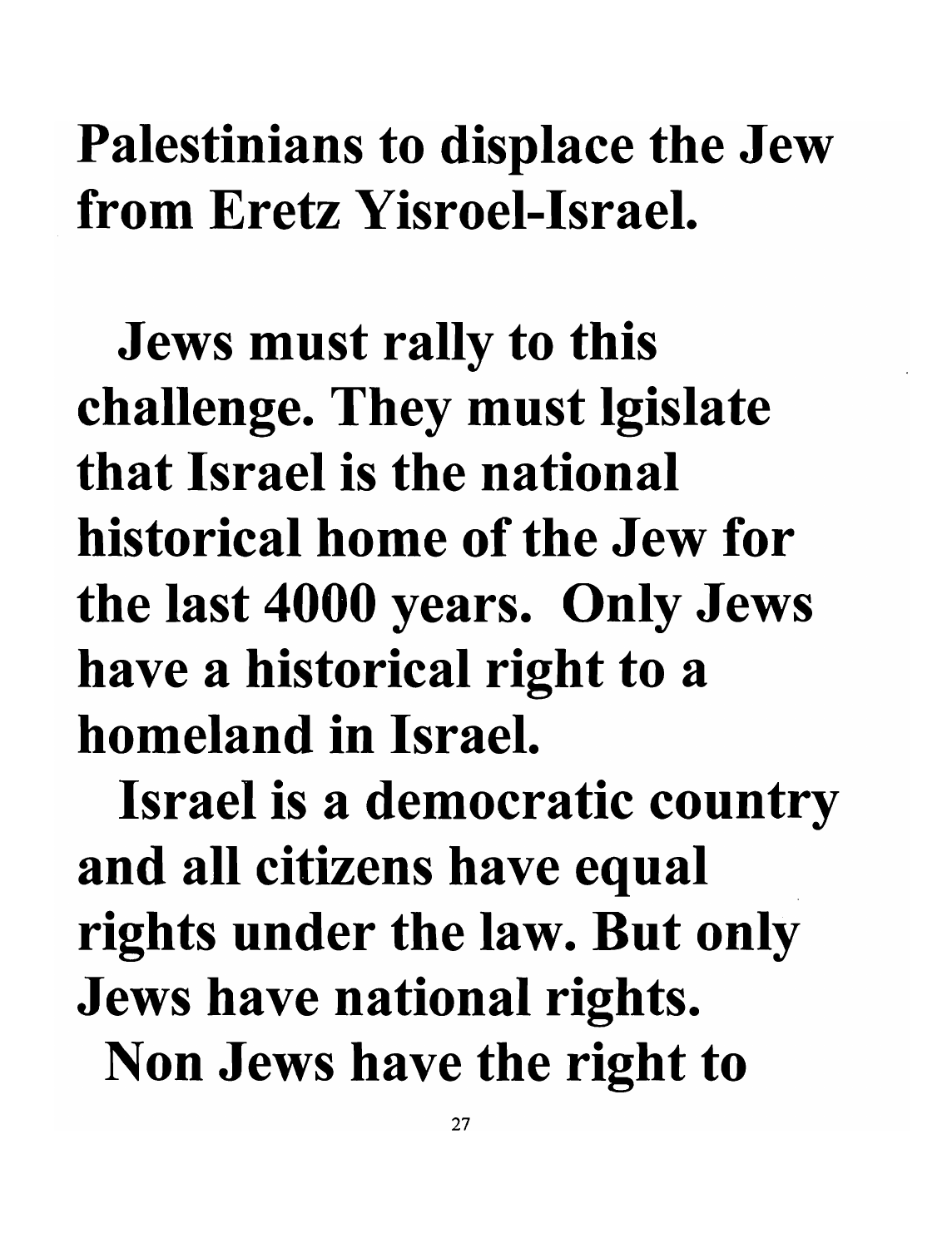vote be elected to the knesset and be judges. Israel gives all citizens regardless of gender race color religion or national origin all rights. Except that Israel is the 4000 year historical home land of the Jew.

Now Europeans are voting to recognize Palestine with out any negotiations ions with Israel. Israel must anchor the Jewish claim to Israel IN ITS BASIC LAW.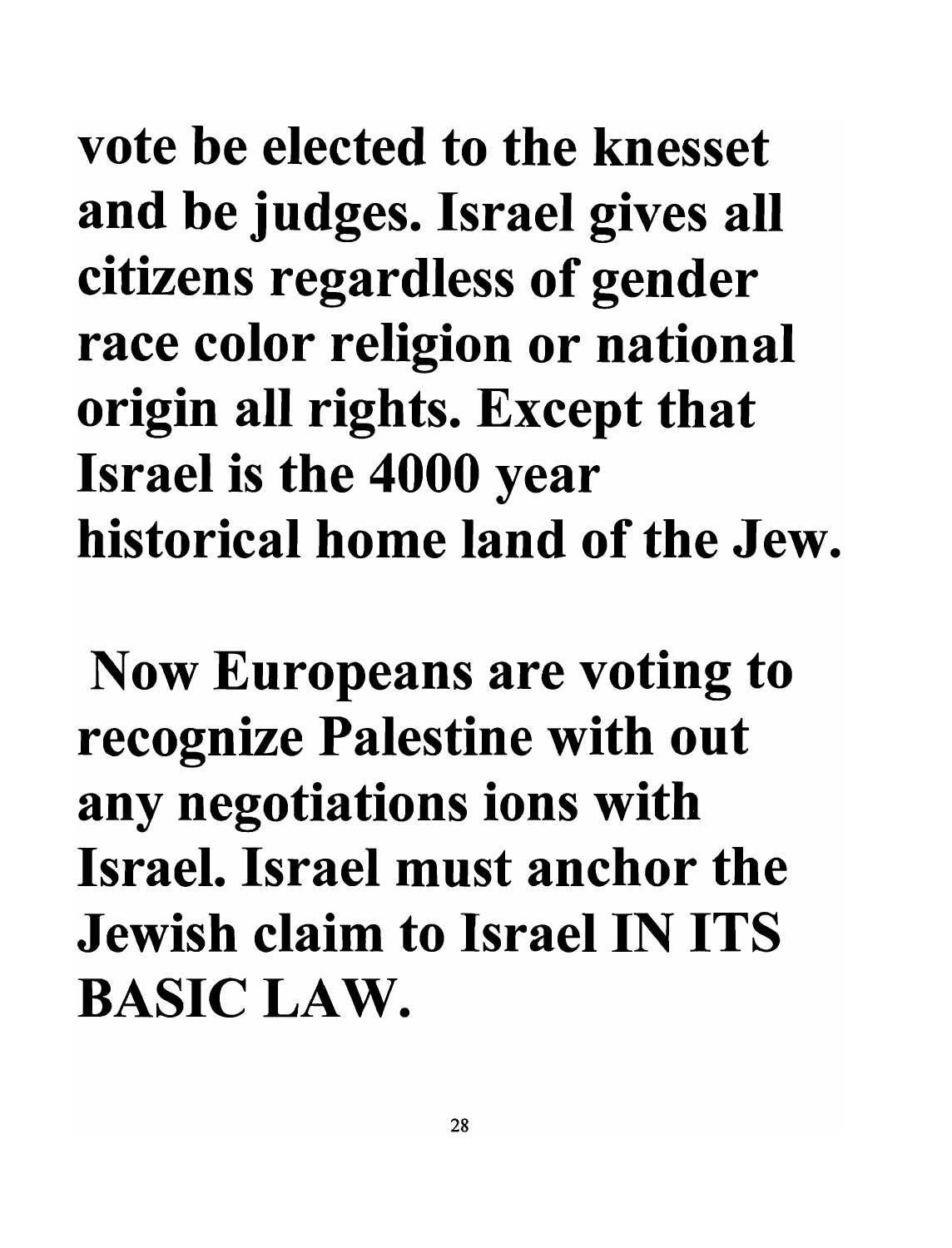### For the last 100 years the Arabs in Israel have been brainwashed to hate the Jew and kill him.

Israel must reassert its sovereignty in area A and throw out Abbas and the Palestinian authority. They must put a stop to the crusade of hate of the Arabs for the Jews. They must take over the education system. They must shut down the newspapers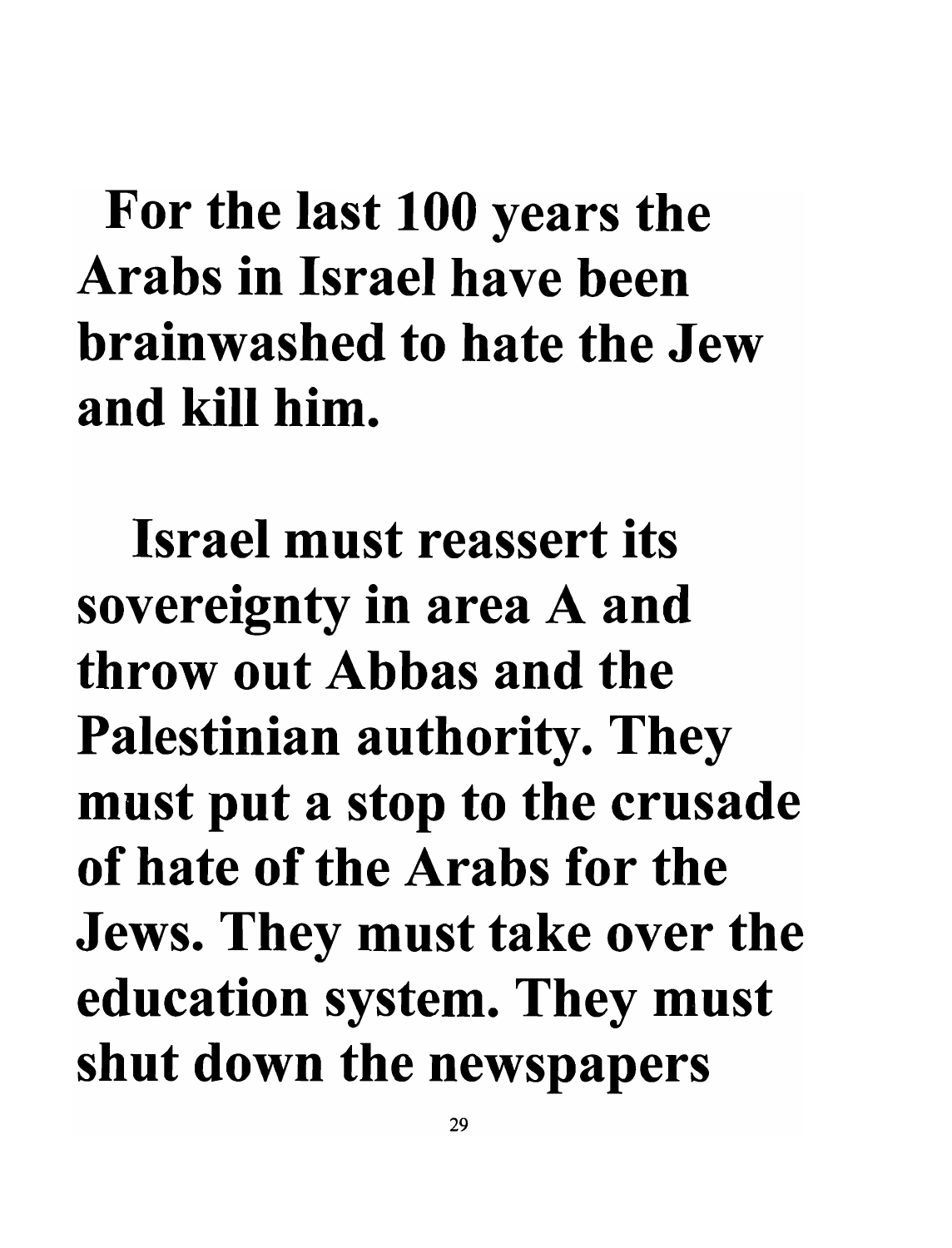#### TVthat incite hatred of any human- Jew Arab Christian.

The Europeans will not sacrifice one soldier for the Palestinians.

Jews must first jump in to the water and the waters will split. This is what happened at the crossing of the Red Sea when Pharaoh's army was pursuing the Jews at the Exodus.

#### Jews must take the offensive,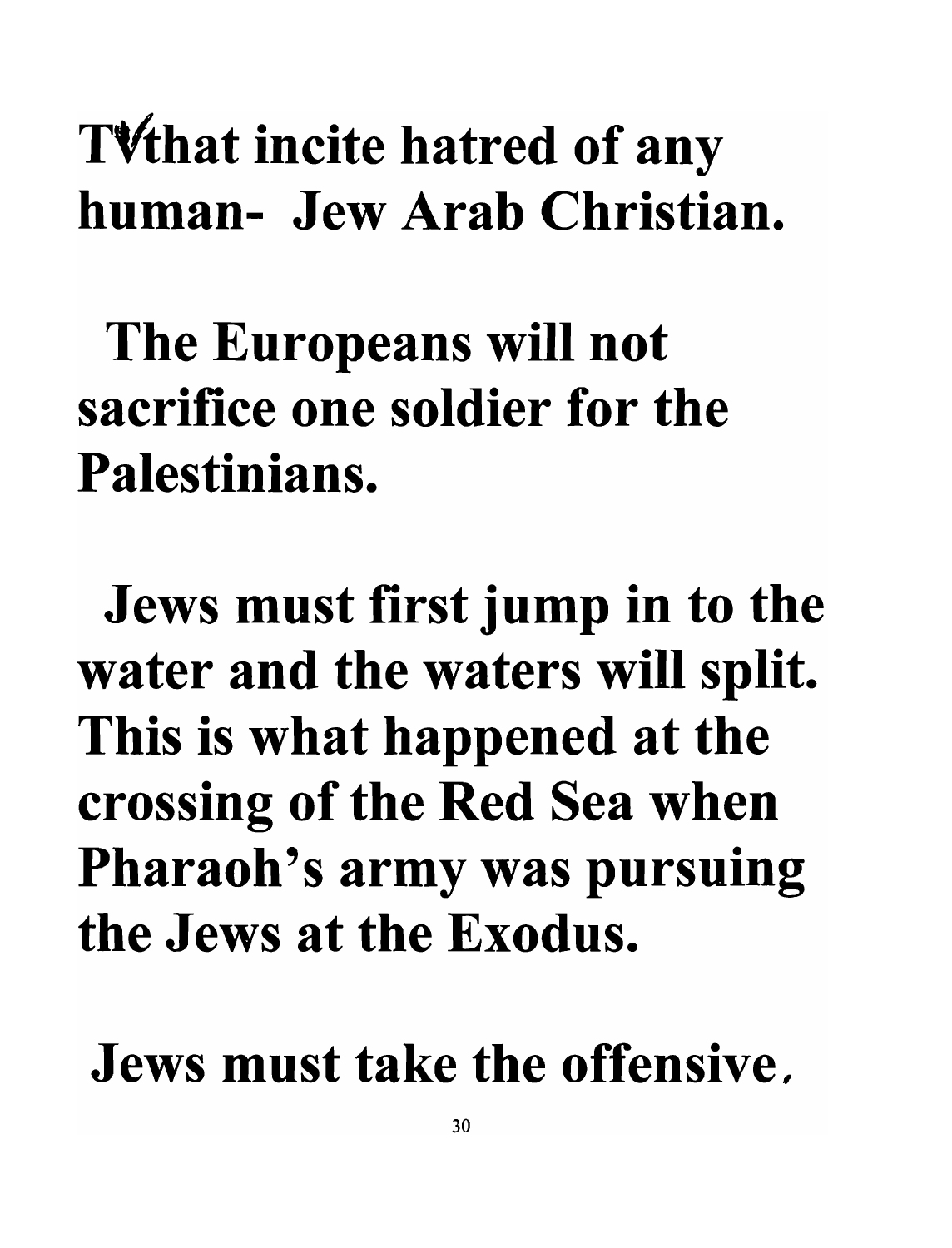As per telephone conversation yesterday, the name JOHN has its roots from the Biblical name YOCHANON. Civilization originated in the Middle East. The common language was Hebrew or a dialect of Hebrew or Semitic language.

When there was an explosion of populations people emigrated in all directions. They retained many Semitic words as part of their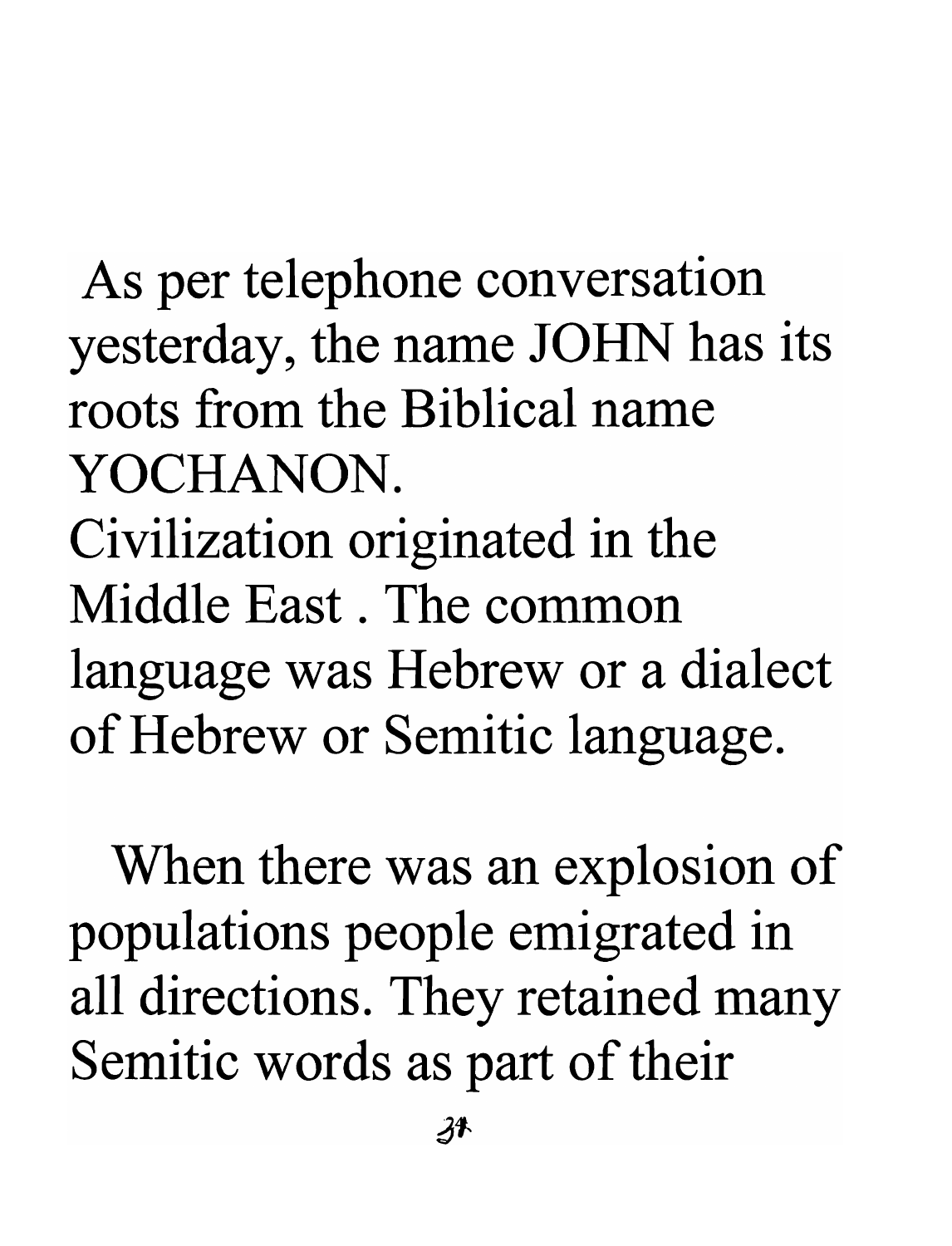language . Ancient Greek has 25% Hebrew. Japan has 5,000 Hebrew words. Those individuals who went West to Europe and settled Greece Rome England and later the USA had their first names in Hebrew with a verse from the Bible.

Romans and later English pronounced the word Y ochanon - **J**ohanon. Those individuals who spoke Spainish pronounced it Hokanon . The same is true with the name Yaakov. The Romans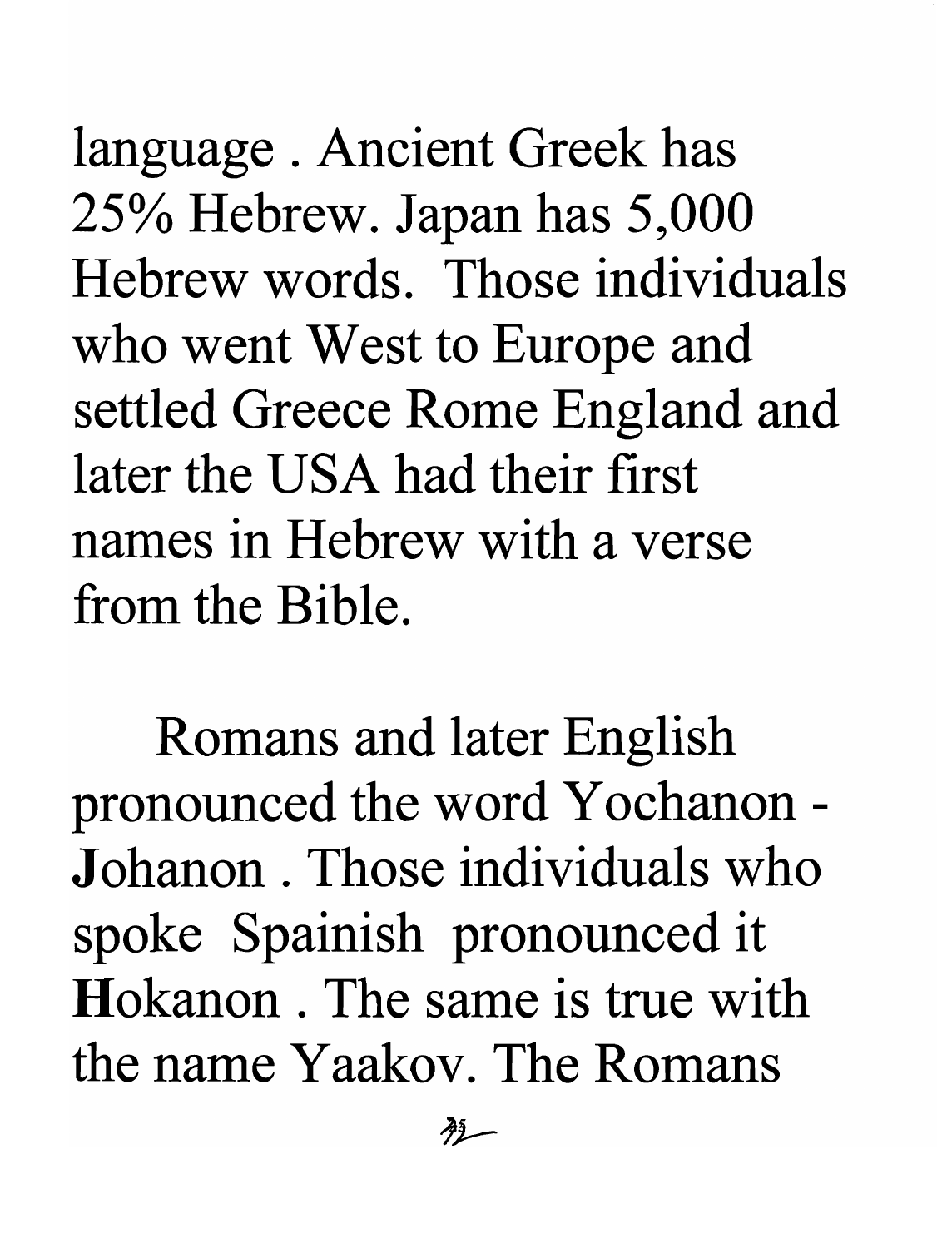#### pronounced it Jakov. The Spanish pronounce it Hakovø

Yochanon is split into two parts.

 $YO = God$  $CHANON = GOOD NATURED$ COMPASSIONATE. CHANON IS AN ATTRIBUTE OF GOD.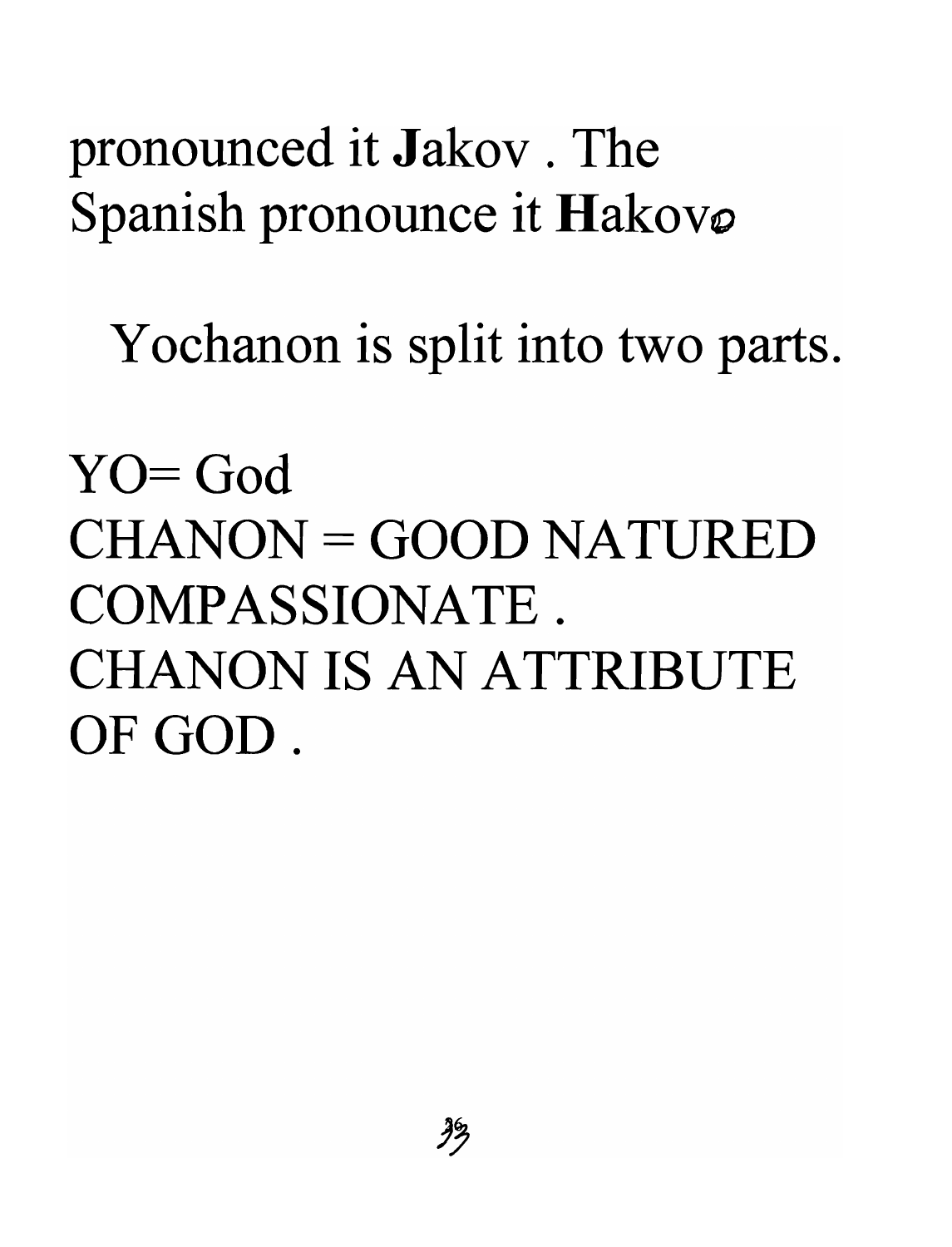#### SCRIPTURE  $-NECHEMIA 9:31" KIFEL$ MELECH CHANUN VERACHOM OTO" FOR YOU GOD ARE KING AND COMPASSIONATE"

The name Yochanon became Jochanon. Then the CH became silent and was pronounced JON . The feminine names Joan Jan followed.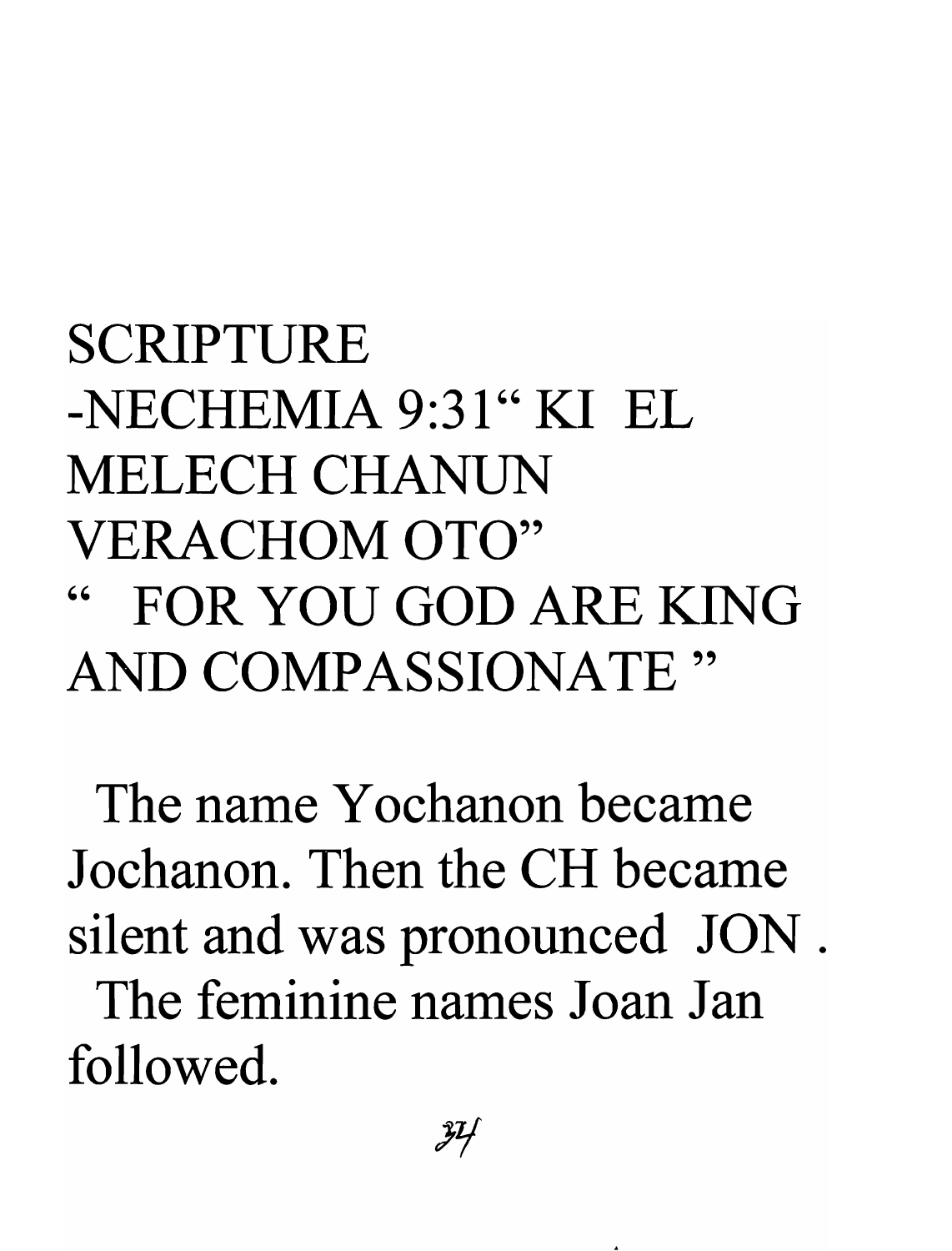FATHER PA POP PA POPE DAD MOTHER MOM MA TATE: TAT: FATHER=FATH FATHER originates from the  $Hebrew$   $ATER = ONE$  WHO CAN DECODE DREAMS MYSTERIOUS MESSAGES PROBLEM SOLVER. IT BECAME THE TITLE APPLIED TO THE MALE PARENT. THE MALE PARENT.<br>The word INTERPRET comes FROL The word INTERPRET comes FROY  $\widetilde{\mathrm{DAD}}$  IS"A SHORTENED  $VERSION OF FATH.$ <sup>P,  $VTERE$ </sup> changel  $j$ N HEBREW the LETTER + cerry 1<br>SHARE The SAME LETTER  $\Xi = F$   $\Xi$  =  $F$ MOTHER IS THE SAME AS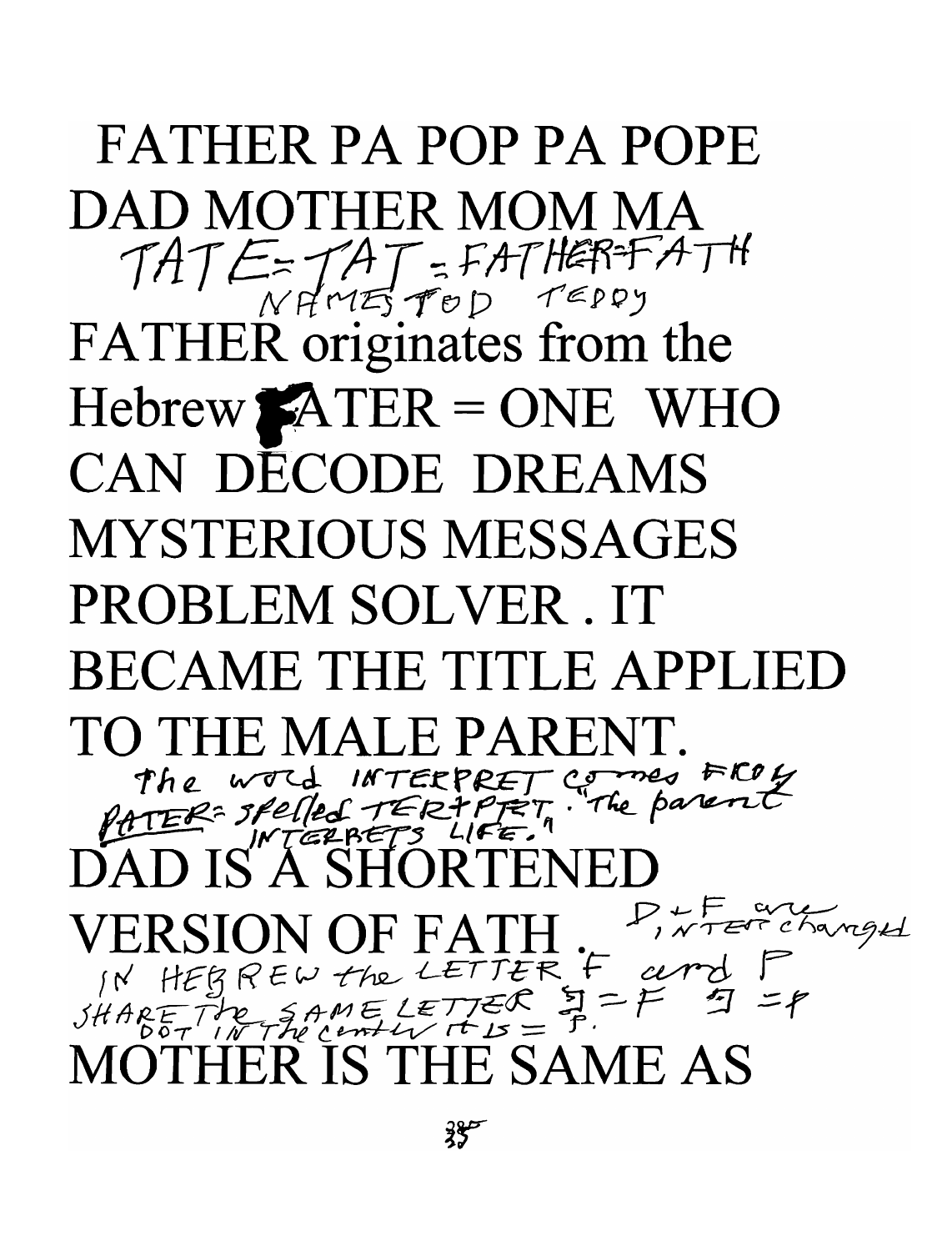#### FATHER BUT APPLIED TO TO THE FEMALE PARENT. THE FEMALE PARENT.<br>The words pareox for **i** in por  $P_{P}$   $P_{A}$  $P_{B}$  $P_{C}$  $P_{C}$  $P_{C}$  $P_{C}$  $P_{C}$  $P_{D}$  $P_{E}$  $P_{E}$  $P_{E}$  $P_{E}$  $P_{E}$  $P_{E}$  $P_{E}$  $P_{E}$  $P_{E}$  $P_{E}$  $P_{E}$  $P_{E}$  $P_{E}$  $P_{E}$  $P_{E}$  $P_{E}$  $P_{E}$  $P_{E}$  $P_{E}$  $P_{E}$  $P_{E}$  $P_{E}$  $P_{E}$  $P_{E}$  $P_{E}$  $P_{E}$  $P_{E}$  $P_{E$  $SCRIPTURE$  Genesis 41:12,  $\epsilon_{Mhdof}$ BIBLE RELATES THAT Joseph interpreted the dreams of Pharaoh that there will be 7 years of great agricultural growth and 7 years of famine. Joseph is appointed vice pharaoh . The family of Joseph Jacob and his children come to Egypt. The Israelites sojourn in Egypt for 210 years. After Joseph dies , a new king is crowned in Egypt who enslaves the Israelites.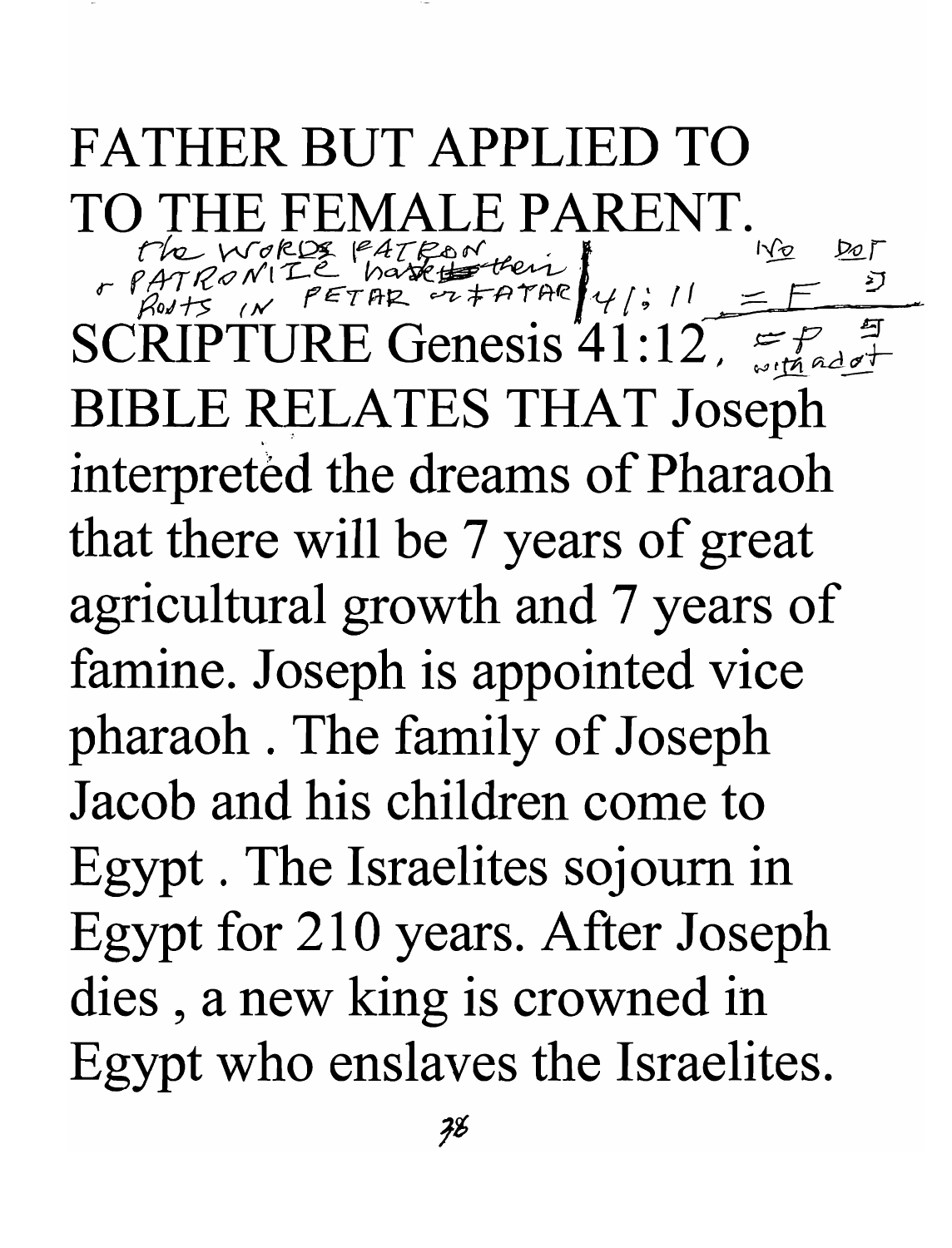God performs miracles. The Egyptian are struck with 10 forms of punishment. The final punishment all first born Egyptian die. Pharaoh agrees to the exodus. Pharaoh then relents. His army give chase . The Israelites cross the Red sea while the Egyptian army pursues them. God creates a miracle that the Red sea splits permitting the Jews to reach the other shore of the red Sea . However the same waters flow back at the pursuing Egptians drowning them all except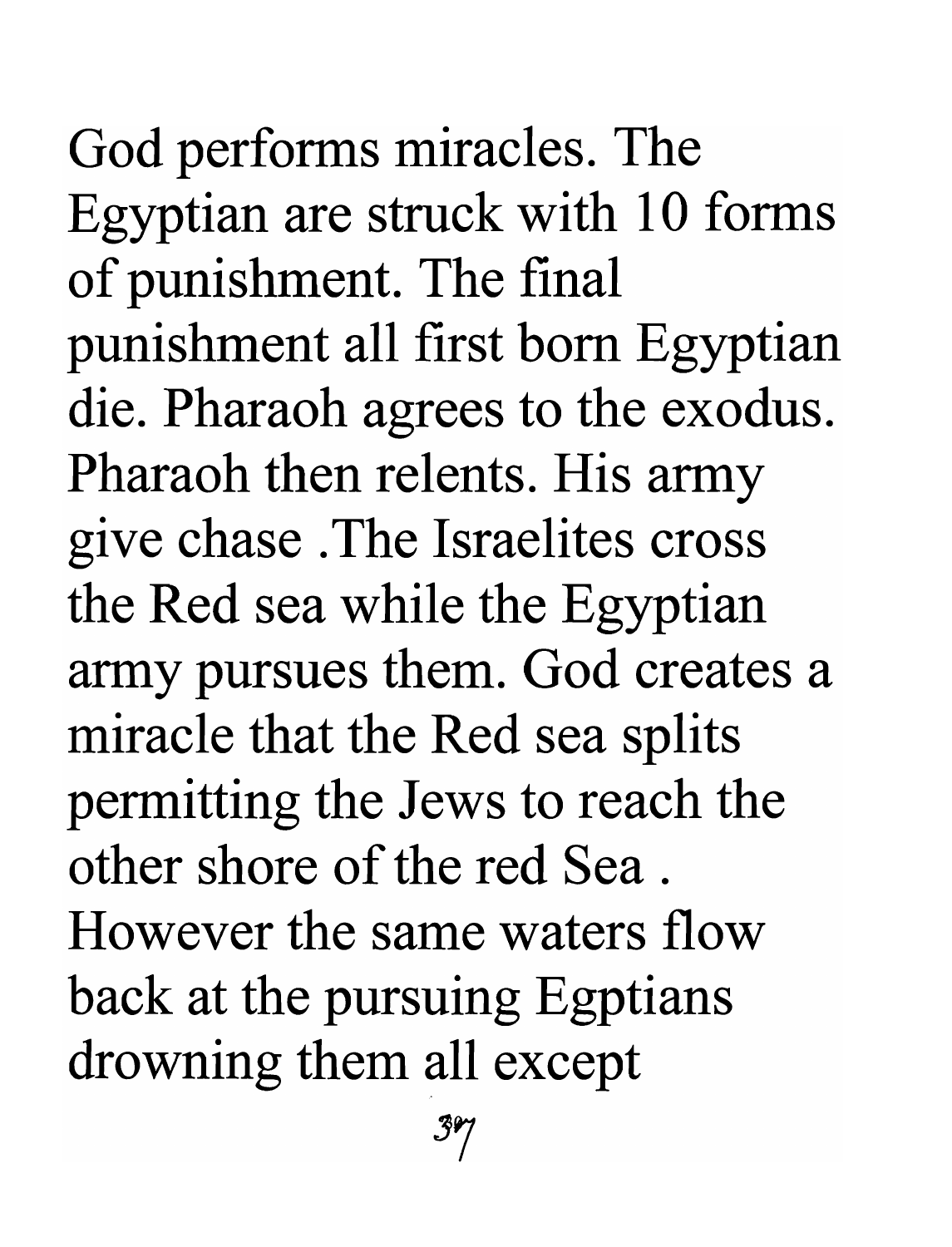### Pharaoh.

God reveals Himself to all the Jews at Mount Sinai and gives the Ten Commandments the rest of the written Torah the Pentateuch and the Oral Torah .For the next 40 years the Oral Torah is recorded on Papyrus manuscripts. These manuscripts later are edited and recorded in the Mishne Tosephta andTalmud . All thes e. laws are now recorded in the Shulchan Aruch-the Code of Jewish law.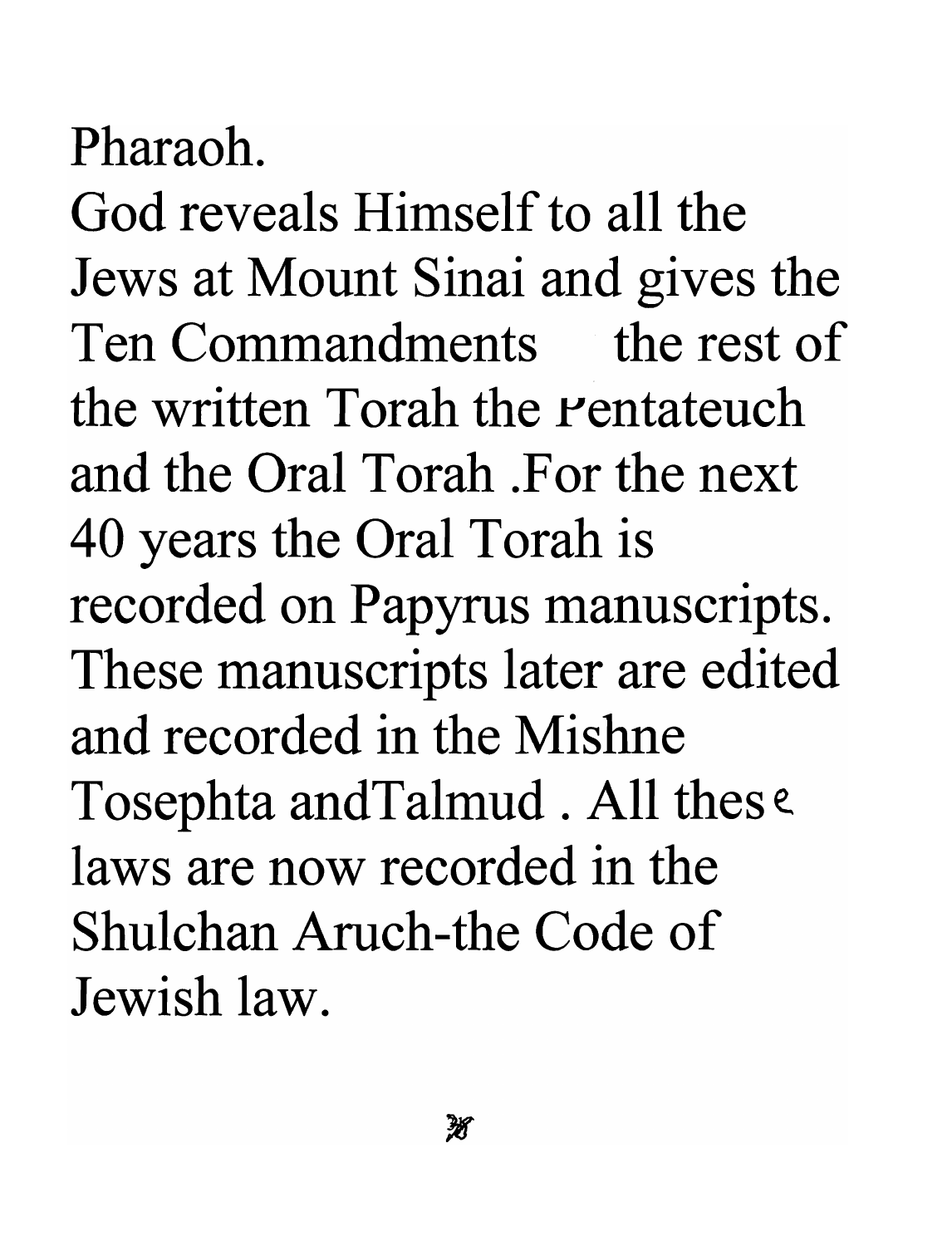The Jews wander in the Sinail desert for 40 years. Then Miriam Aaron and Moses die.

After Moses dies Joshua is appointed by God to lead the Jews to the land of Israel. See my books 34 35 36 37.

**MATOSYOHU MAT** MAT is another version of MA MATOS = THE TWELVE TRIBES OF ISRAEL  $YOHU = GOD$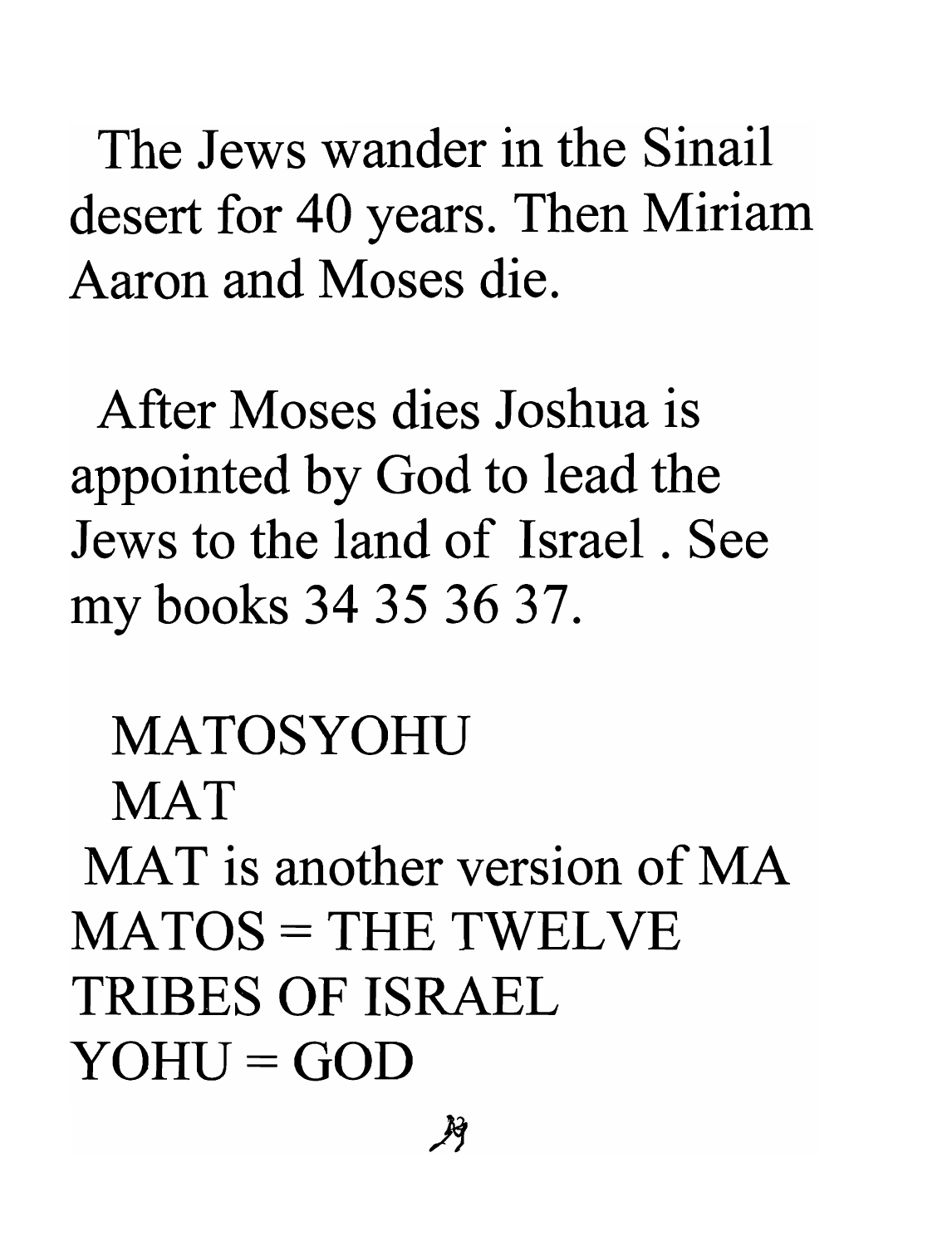#### MATOSYOHU=THE TRIBES OF GOD SCRIPTURE NUMBERS 42:1

MATOS also means GIVEN  $Yohu = GOD$ 

### MATOS YOHU =GIVEN BY GOD SCRIPTURE Ecclesiastes 3: 13 vegam kol adorn sheochol veshoso veroho toy bechol amolo MATOS ELOCHIM HI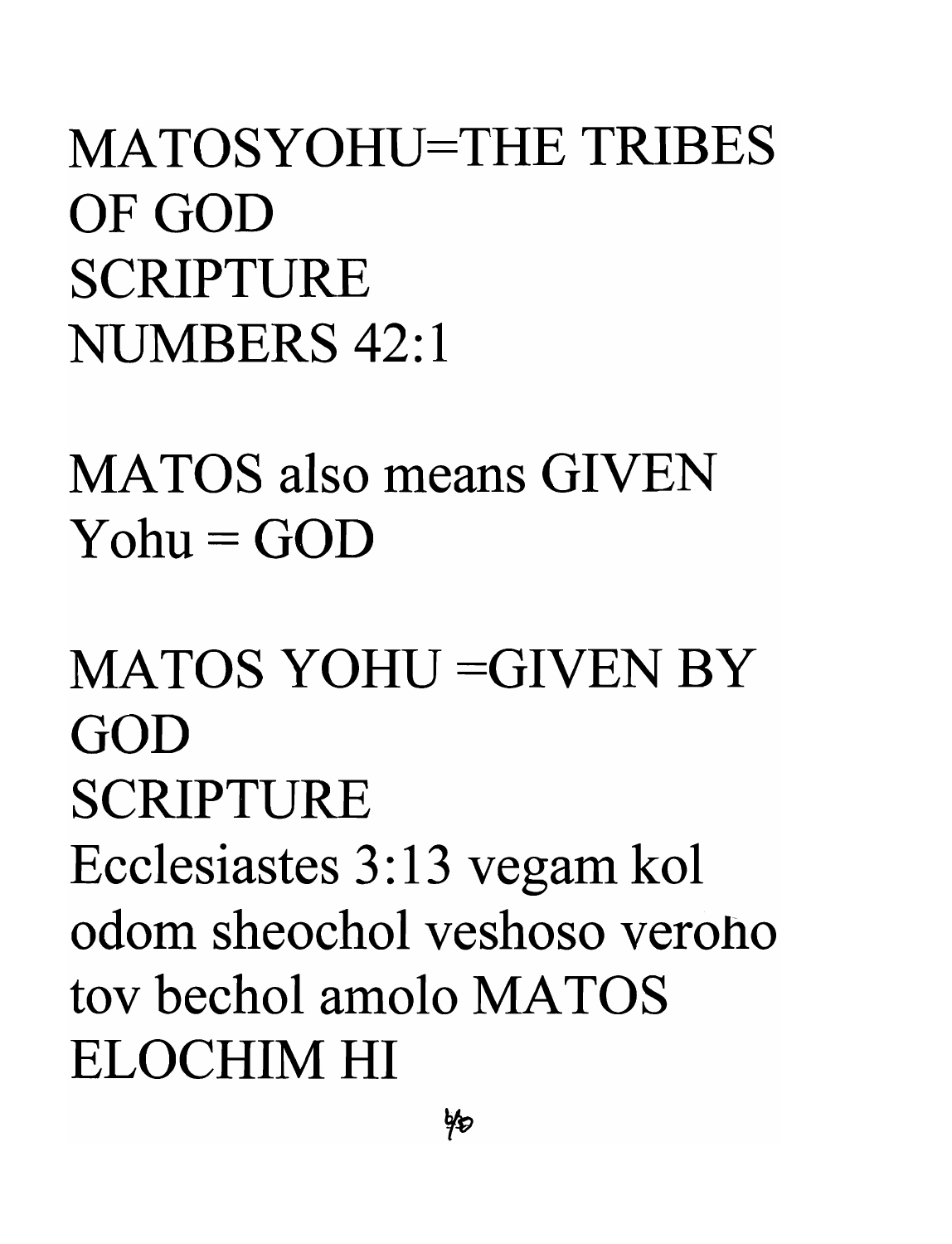#### Also when man can eat and drink and fares well in all his endeavors this is MATOS

#### -A GIFT FROM GOD.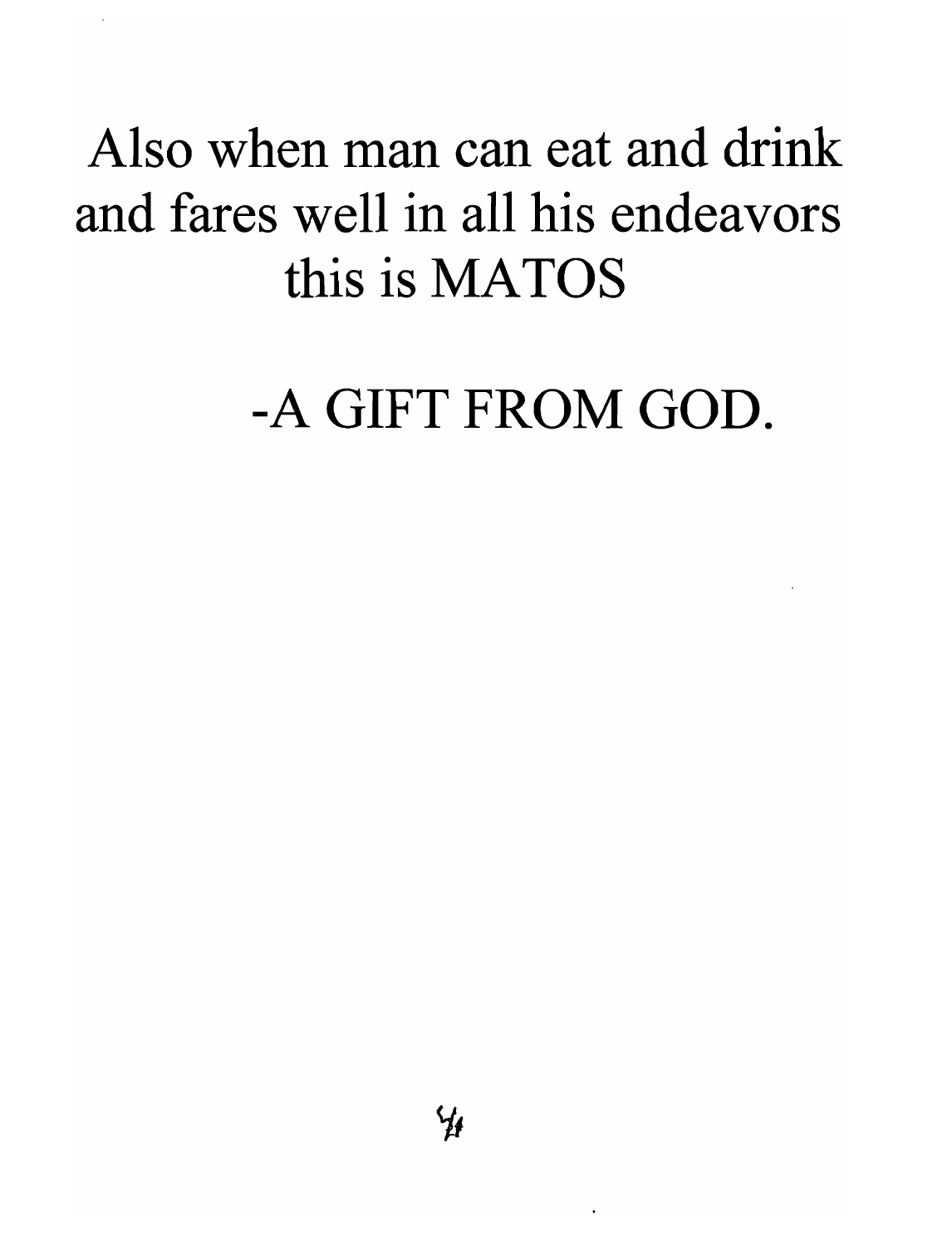**Yona=Johna.** 

**Then the feminine Joan and Jan followed.** 

#### ANDREW

#### ANDREW **IS SPLIT INTO AND REW**

HEBREW IS READ FROM RIGHT TO LEFT=DNA HEBREW MAY TIMES ELIMINATES VOWELS=  $DN = TOJUDGE$ +

REW=TO SEE

DN+ REW = TO JUDGE POSSESSING AN OVERALL VIEW . CONSIDERING ALL CONSEQUENCES OF THE JUDGEMENT.. A PERSON WHO IS VERY INTELLIGENT AND PRUDENT AND WISE. WHDIS WISE, ONE WHO CAN pREPARE FOR FUTURE CONSEQUENCES.

CAESAR LINCOLN JOHN KENNEDY ROBERT

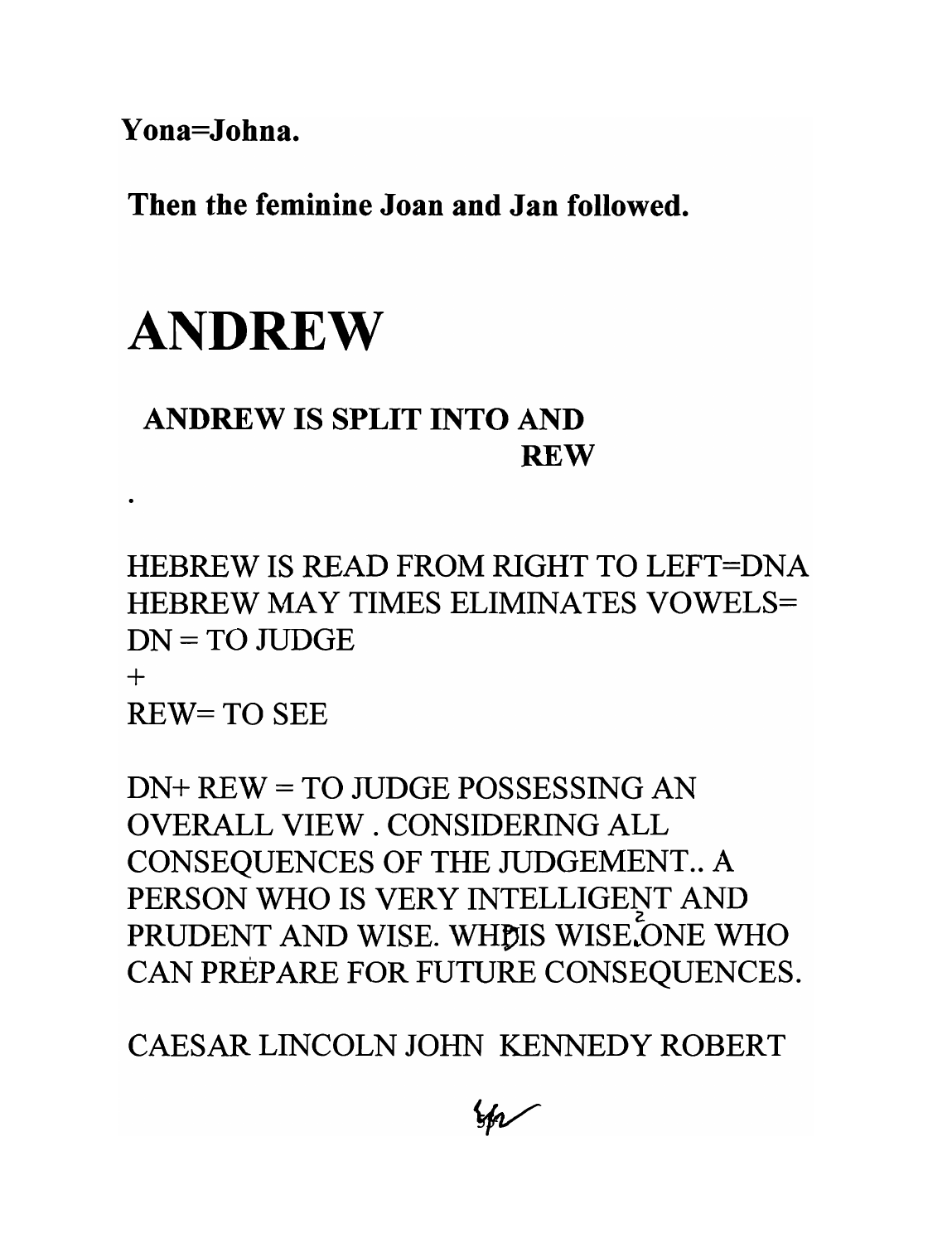KENNEDY THE YOM KIPPUR WAR DEAD HAPPENED BECAUSE THE RESPONSIBLE PEOPLE DID NOT PREPARE FOR THE WORST POSSIBILITY OF AN ASSASSINATION AND A SURPRISE ATTACK. THE RABBIS KILLED NOVEMBER 2014 IN A SYNAGOGUE IN JERUSALEM DID NOT ANTICIPATE A TERRORIST SURPRISE ATTACK. WOULD THEY HAVE ANTICIPATED SUCH AN EVENTUALITY AND COME ARMED THEY ALL WOULD HAVE REMAINED ALIVE.

STANLEY HEBREW PERMITS THE SWITCHING OF LETTERS

STANLEY=NELY=NETZECH ESROEL LO YISHAKER =THE ETERNAL OF ISRAEL DOES NOT LIE

ST= THE LAST LETTERS OF THE HEBREW ALPHABET. T= THE ATTRIBUTE OF TRUTH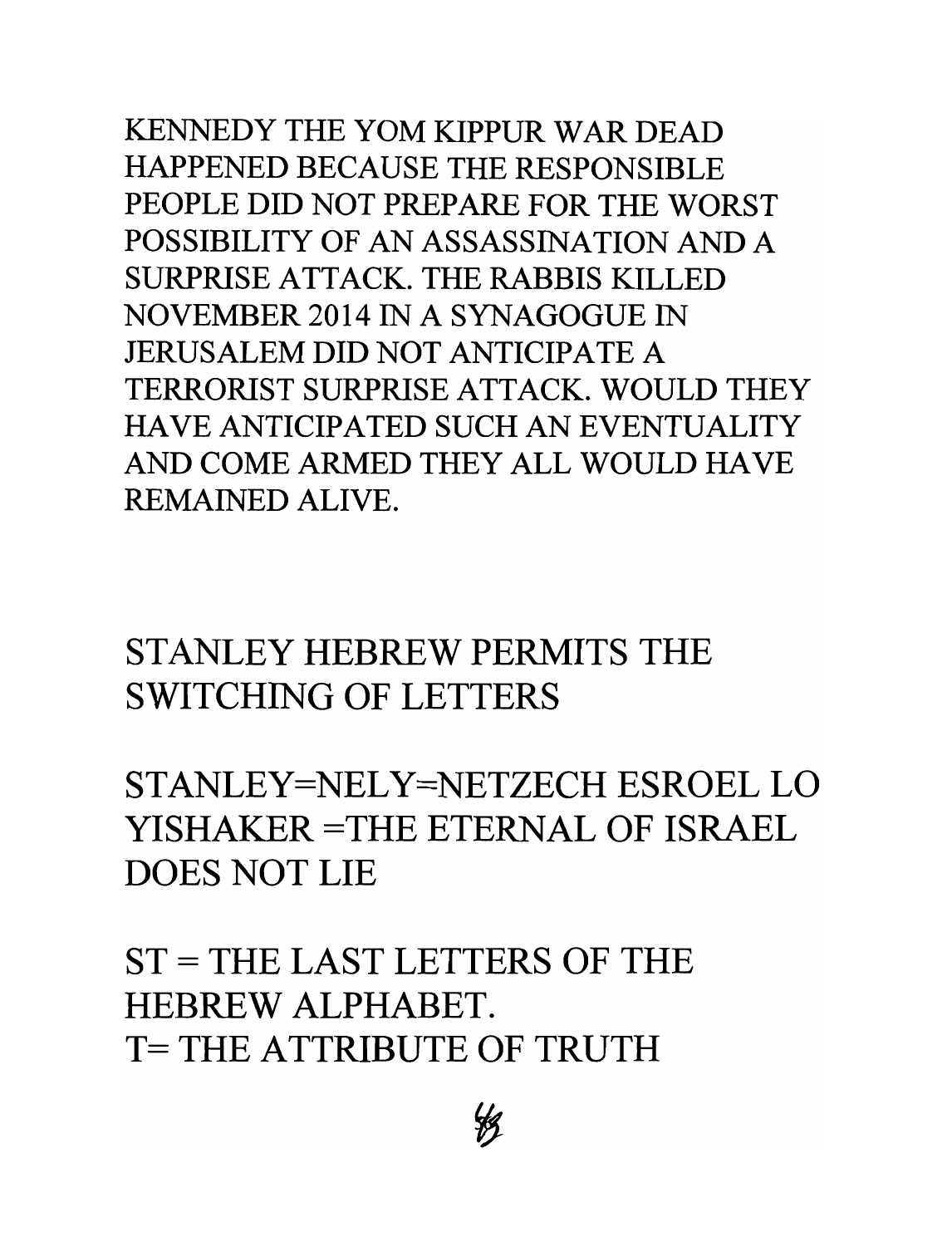#### LOYALTY DEPENDABILITY.

#### SL=THE FIRST TWO LETTER FOR SHOLOM =PEACE TRANQUILITY

THERESA

**IS** SPLIT THE RESA

THE= VOID =WHEN EVERYTHING **IS**  VOID WITHOUT FORM OR SHAPE THERESA CAN BREATHE LIFE MEANING AND PURPOSE SHE **IS** A PROBLEM SOLVER GENESIS 1: 2" VEHOORETZ HOISO TOHU UBOHU" GENESIS 1:1" IN THE BEGINNING GOD CREATED HEAVEN AND EARTH. " GENESIS 1:2 "VEHOORETZ HOISO TOHU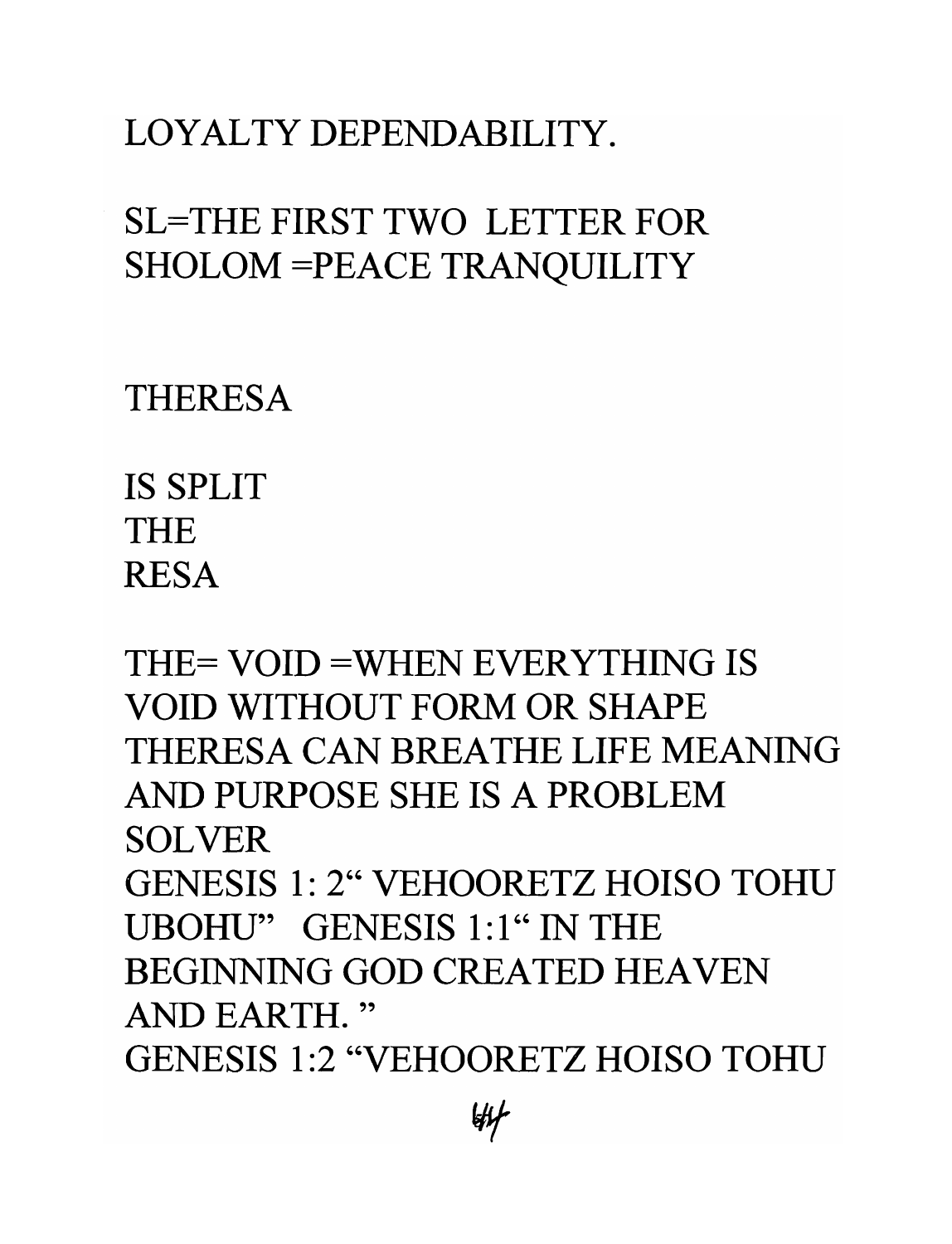VEBOHU VECKOSECH AL PNAI HATEHOM" "AND THE EARTH WAS FORMLESS ONE BIG MESS AND DARKNESS HOVERED OVER THIS TOHU "

RESA =RES =HEAD LEADER THE PROBLEM SOLVER.

 $BATYA =$ **BAT** 

YA

BA=DAUGHTER

YA=GOD

BETTY **IS A** DERIVATIVE.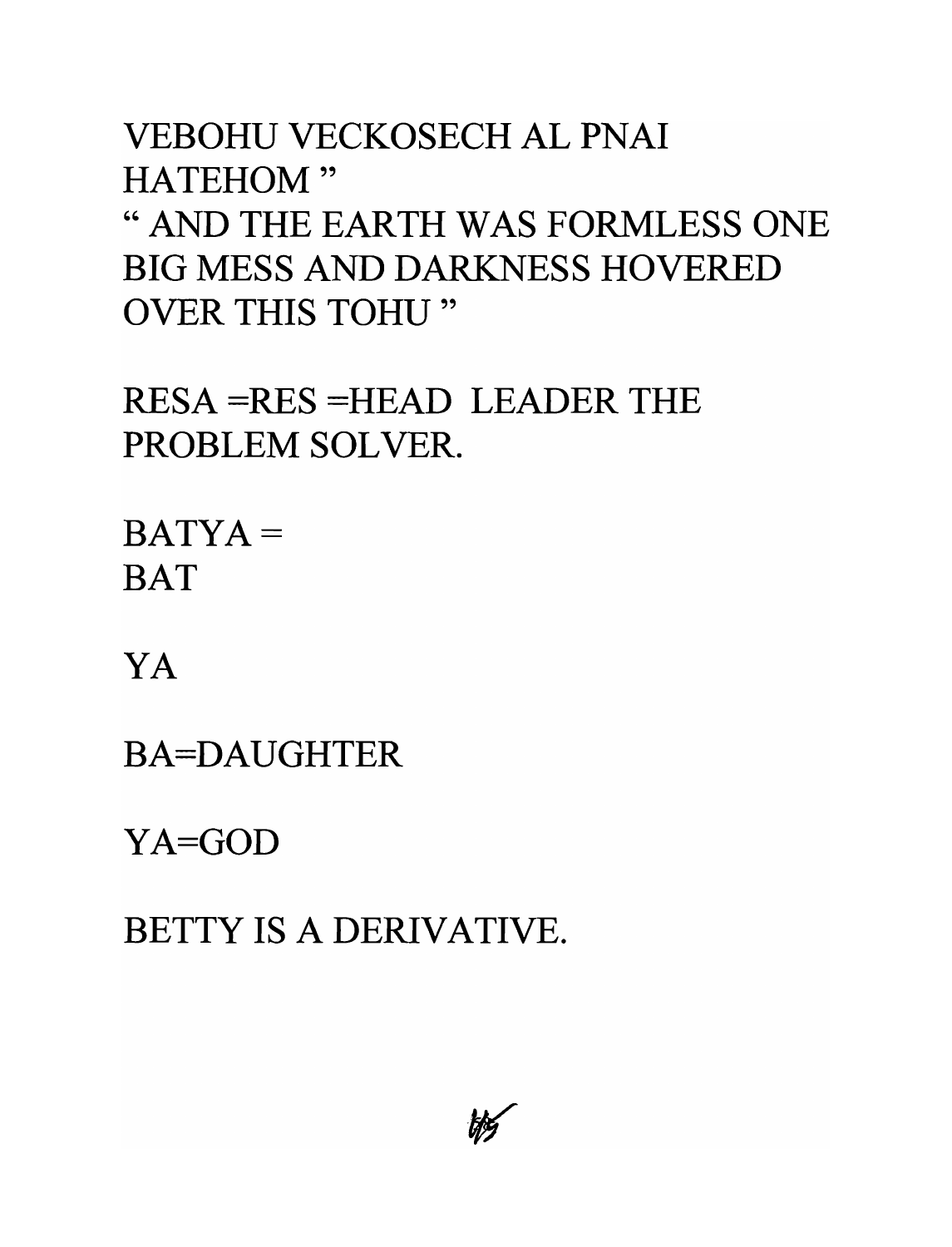#### **BERNICE**

#### BER

#### **NICE**

BER=SON

#### A DAUGHTER WHO **IS** SMARTER AND WISER THAN SONS  $NICE = CEN = YES$

#### A DAUGHTER WHO HAS A YES ANSWER FOR ANY PROBLEM.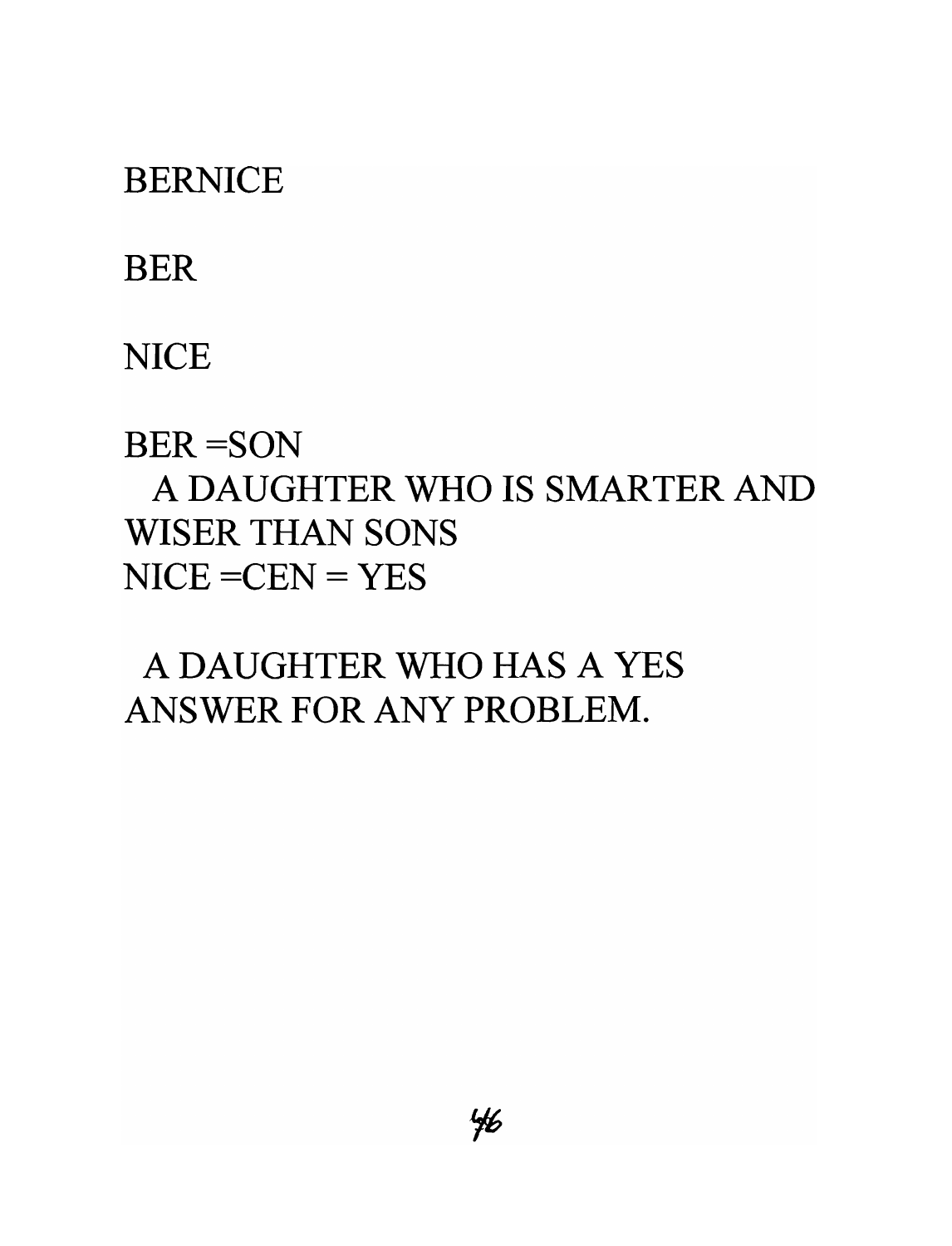DeAR Man,

 $100\nu$   $13:971$  lay  $14\nu$ ,  $15\nu$ F(1)<sup>2</sup>/ *ANTION-* WALLANDIANS  $\ddot{U}$  *n TURnin*b 34. You ARE VERY  $Sweer$  And  $r$  *Love*  $y_{0v}$ .  $I$  *LoR*<br> $y_{0v}$  *Live*  $T_0$  *i*  $\lambda$ *i*.

'j-:JU r4Rt ft & Re/9-1 ~r.iTkRj '!-:;, *v* ;4~ TA TAKE IT UREAS TOINER; YOU THE The GREATEST ThinG in The world. You AIWAYS Think of The OTHer PERSON First And Then  $Y$ <sup>3</sup> $x$  $x$  $\overline{r}$ ,  $y$  $y$  AR AMAZ  $v$ , The  $n$ Ay you can bandle Everything in be... **I** DA! **Know** where  $\mathcal{L} = \mathcal{L} \mathcal{L} \mathcal{L}$ Without You, but I'm Sure

"I&> *V* 5"~"IJ b~ \_ rt<.:>vJ U *Y.)vKse* IF' <sup>~</sup> You, Shou<sub>ld</sub>, be PRoved it yourself. *yvvlzt s* .,.,-. */1* fi h.-/r} & *n-R4 C,71* -;e., (/I't,R~ j7*d t. 'r't/*  you're still A Very ATTRACTION (VRRY PRETTY)  $m^2$  and  $m^2$  excellent mother, and m survive  $\frac{1}{4}$  il.  $\frac{1}{4}$  il.  $\frac{1}{4}$ Surveyor Silly 10 Mill bellar a *rccess. Antiking* you rouch becomes <sup>13</sup>j *1(P..tf.;,.;"* . *l:.7- SellA.5* ~ <sup>5</sup>~t:/~), <sup>I</sup> BIRAday. IT Seems That Everyday<br>You're butting Youngener & PRETTER.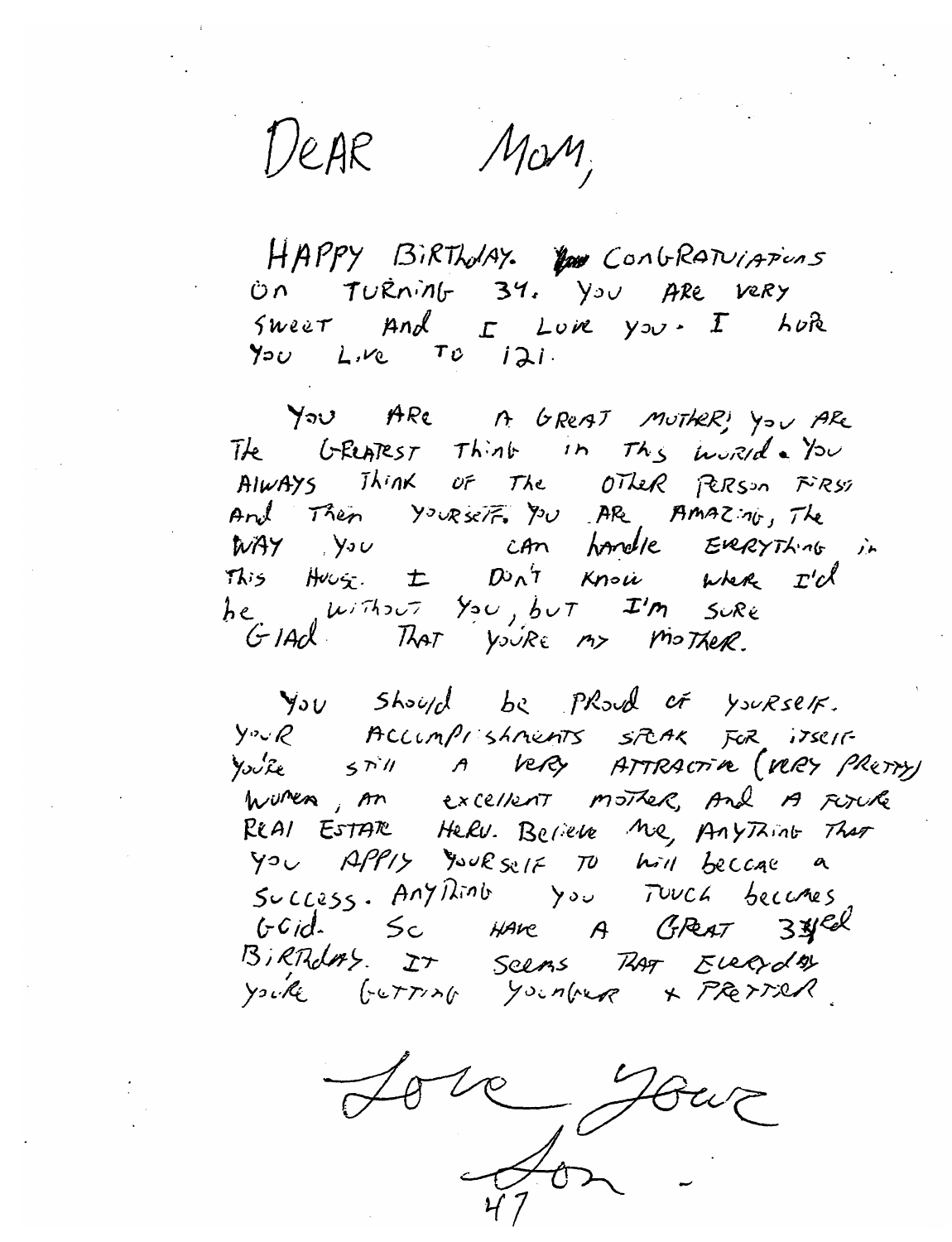Wad Inci patch Filled with Flawers Ome Rose Sols Begond The Others and is chosen From Mary who are Fond Though its Thorns May Cut you it youre not The Rose has shirt With a body that's dorogue To hold it brings wonds Admire its beauty Honors its qualities Appreciate its duty. When other Flowers You steek out your hear